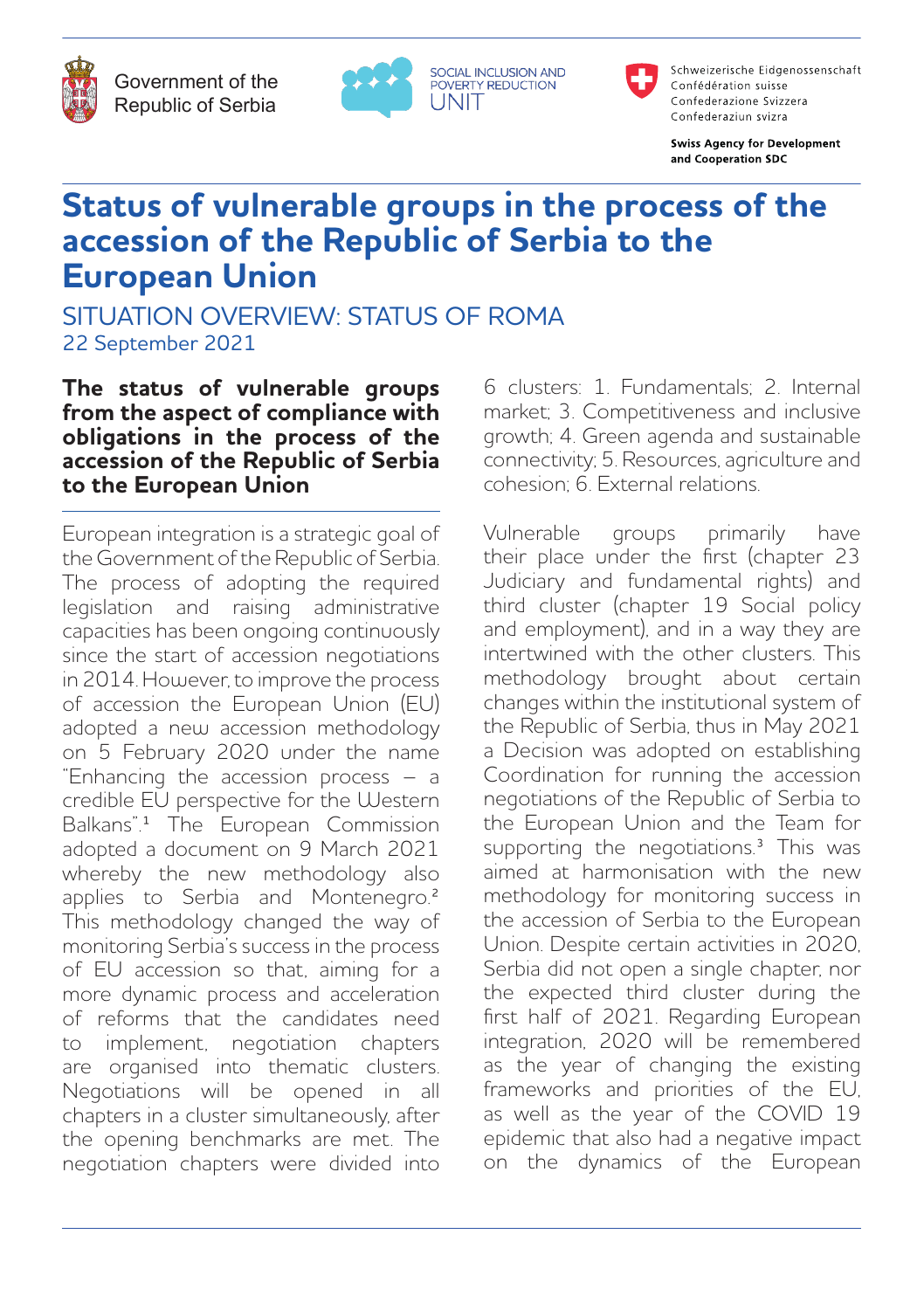integration process for Serbia. However, there is progress. The Government of the Republic of Serbia adopted the Negotiation position and Action plan for Chapter 19 – Social policy and employment, and the revised Action plan for Chapter 23 – Judiciary and fundamental rights.

On the other hand there is a notable delay in the implementation of activities envisaged by these Action plans that are important for improving the status of vulnerable groups. The activities primarily relate to improving the strategic and legislative framework and other public policies relevant for improving the status of vulnerable groups. The Employment and Social Policy Reform Programme has ended, and the drafting of a similar document is not envisaged, while the implementation of structural reform in the field of social welfare and inclusion defined by the Economic Reform Programme has been assessed as limited, insufficient or partial for a number of years, implemented by the European Commission.<sup>4</sup>

The Social Inclusion and Poverty Reduction Unit of the Government of the Republic of Serbia has started an initiative to draft an analytical review of the status of vulnerable groups in the context of EU accession with the following objectives:

• To increase the visibility of the challenges faced by vulnerable social groups in the Republic of Serbia;

• To inform stakeholders on current processes in the development of the strategic and legislative framework in the field of social inclusion;

• To promote a dialogue and cooperation in meeting the obligations under the process of Serbia's accession to the EU in the field of social inclusion.

The series of informative analytical situation overviews on the status of vulnerable groups in the context of meeting the obligations in the process of European integration is intended for a broad circle of stakeholders: decision makers, state administration and staff in local selfgovernment units, development partners, civil society organisations and journalists.

The situation overview covers the following vulnerable groups: Roma, persons with disabilities, LGBTI, women, children, the elderly, youth, national minorities, refugees and internally displaced persons, and persons living with HIV. The first of these analysis covers the status of Roma in the European integration process.

#### **The importance of improving the status of Roma at the European Union level**

*The Union is founded on the values of respect for human dignity, freedom, democracy, equality, the rule of law and respect for human rights, including the rights of persons belonging to minorities. These values are common to the Member States in a society in which pluralism, non-discrimination, tolerance, justice, solidarity and equality between women and men prevail. In defining and implementing its policies and activities, the Union shall aim to combat discrimination based on sex, racial or ethnic origin, religion or belief, disability, age or sexual orientation.*

- Treaty on the European Union -

Human dignity, freedom, democracy, equality, rule of law and respect for human rights comprise the values that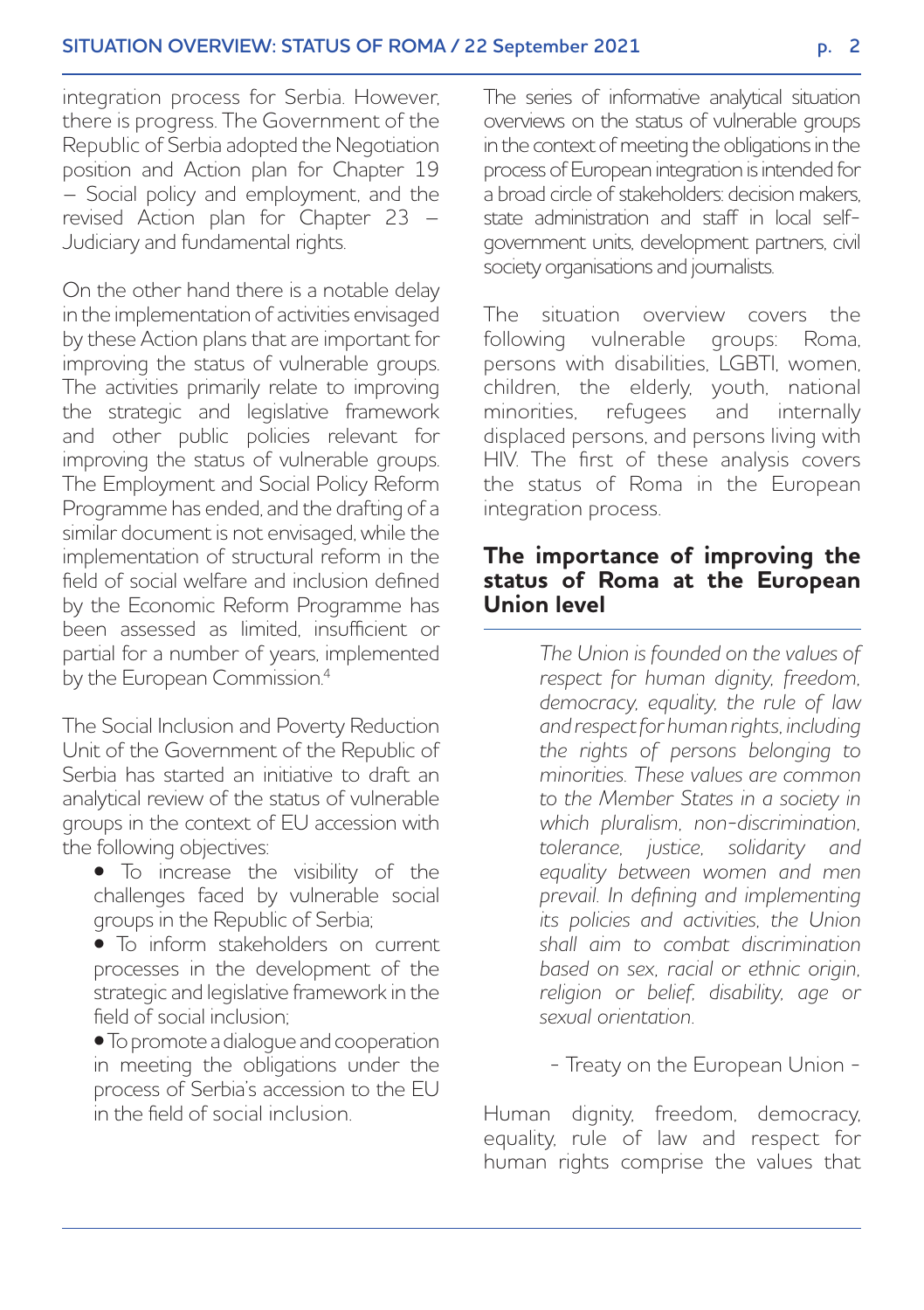the European Union was founded on. Enshrined into the Treaty on the European Union from 19925, these values were further reinforced by the EU Charter on Fundamental Rights<sup>6</sup> that officially became part of the European Union Acquis through the Lisbon Treaty from 20097 . This means that in addition to member states, states that wish to accede to the European Union must respect human rights, and the same is true for countries with concluded trade or other agreements with the EU. Respect and safeguarding of the rights of members of minorities are set as a key criterion to be met by states that wish to become new European Union member states.

Although the issues of equality and social inclusion of Roma have been high on the agenda of European Union countries, particularly since 2011, the dynamics of achieving positive changes/results is not in line with expectations, i.e. it is considerably slower than expected. **The European Commission adopted the European Strategic Framework for Roma integration by 2020 in 2011.** This strategic framework primarily aimed to reduce the socio-economic exclusion of Roma in the EU and Western Balkans countries, through the promotion of activities that contribute to equal access to education, employment, healthcare and housing. It recommended that, based on a common framework of Recommendations on efficient mechanisms for implementing Roma integration measures, countries should develop their own national strategies and set their national goals.<sup>8</sup>

Reports and analyses have shown that during this period education was the field that has shown the most progress in EU

countries, particularly regarding declines in the dropout rates and coverage of children by the education system. However, despite this, there are still evident cases of segregation of Roma students in the education systems of EU member states. The Analytical Report of the European Commission that served as the basis for drafting a new strategic document states that the risk of poverty and self-evaluation of the health status of Roma have improved, but the inclusion of Roma in national health insurance systems remains limited.

Access to employment has not improved, and the share of youth not in employment, education or training has, in fact, increased. The housing situation remains difficult, and issues with discrimination, hate speech and/or crime, Roma trafficking, particularly women and children, remain prominent. The COVID-19 pandemic had an additional impact on the extreme exposure of excluded and marginalised Roma communities to the health-related and socio-economic effects<sup>10</sup>

**To accelerate progress and respond to clear challenges, a new Strategic Framework until 2030 was adopted in 2020, as a direct contribution to the implementation of the EU Action Plan to combat racism adopted for 2020-202511, the European Pillar of Social Rights12 and achievement of the UN 2030 Agenda and Sustainable development goals13**. The European Commission has set seven objectives at the EU level for the period until 2030. Three objectives are crosscutting and relate to increasing equality, inclusion and participation, while four are sectoral and relate to improving the status of Roma in the fields of education, employment, housing and healthcare.<sup>14</sup>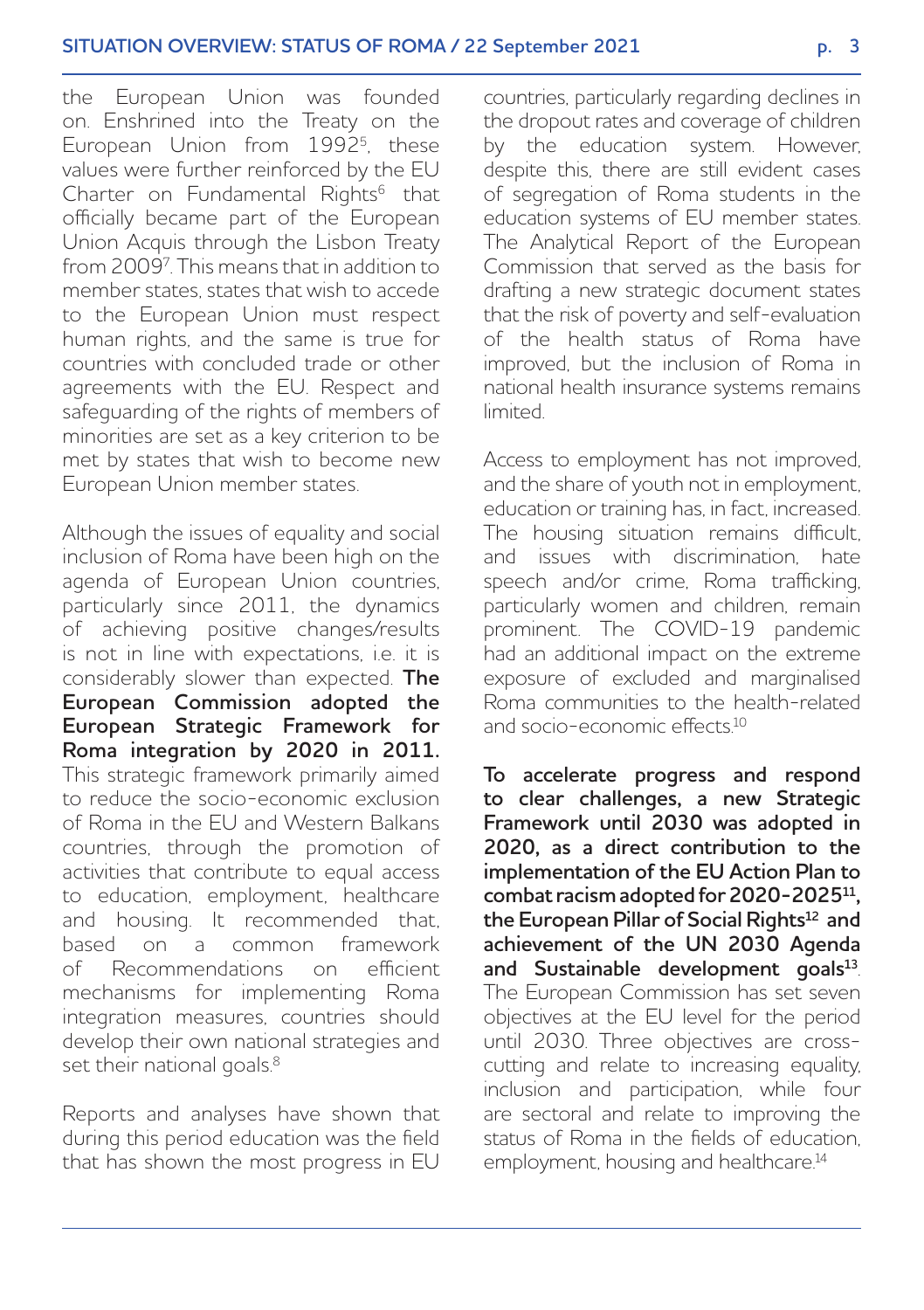Based on this strategic framework EU member states have also adopted the **Recommendation for the equality, inclusion and participation of Roma.** This sent a firm and clear message that the member states are committed to continue combating the various challenges faced by Roma communities across the EU.<sup>15</sup> Outside the EU, this strategic framework has an important role in the accession negotiations with the Western Balkans. To efficiently implement the strategic framework, target values has been set for 2030 compared to the status and indicators in 2020.

**The Council of the EU, the European Parliament and European Commission have published and signed the European Pillar of Social Rights in 2017 as an EU instrument that ensures standards and coordination in the field of exercise of social rights.** The goal of this instrument is to strengthen the European Union Acquis in the field of social welfare and ensure more effective civil rights. The European Pillar of Social Rights identifies 20 principles of law divided into three categories: 1) equal opportunities and access to the labour market, 2) dynamic labour markets and fair working conditions, and 3) social protection and inclusion. In addition to defining the European Pillar of Social Rights, the European Commission provided an "overview of social indicators" that monitors the achieved progress. The purpose of these indicators is monitoring trends and success in all states, and establishing a basis for political guidelines within the European Semester for Economic Policy Coordination. With EU membership Serbia will have the obligation to develop a system that will be capable of implementing policy goals defined in the European Pillar of Social Rights.<sup>16</sup>

Equality and Roma inclusion are a regular item on the agenda in the field of human rights and other political dialogues with non-EU states, particularly with Western Balkans countries. **The prime ministers of Western Balkans adopted a Declaration on Roma Integration in**  July 2019<sup>17</sup>, undertaking a commitment to concrete improvements of the Roma situation in the field of education, employment, healthcare, housing, registration and reduced discrimination. At the Zagreb Summit of the EU and Western Balkans in 2020, EU leaders have reaffirmed their support for the European perspective of the Western Balkans and commitment to increasing support for the political, economic and social transformation of Western Balkans countries. The importance of progressive harmonisation of national strategic goals with the goals and methodology of the EU as part of the European perspective for all countries that tend towards joining the EU was also emphasised.

The **Economic and Investment Plan**  for the Western Balkans<sup>18</sup> identifies priority areas of investment to promote convergence, growth and competitiveness in the region, particularly in supporting marginalised groups and minorities. As noted in this plan, Roma integration in society through support for their full participation in education and on the labour market is of particular importance and will be a key priority of the process of EU integration. The Instrument for Pre-accession Assistance for 2021-2027 will continue to support reforms and harmonisation with EU requirements at the regional and national level. Additional relevant EU funds, related to recovery from the consequences of COVID-19 and other funds, such as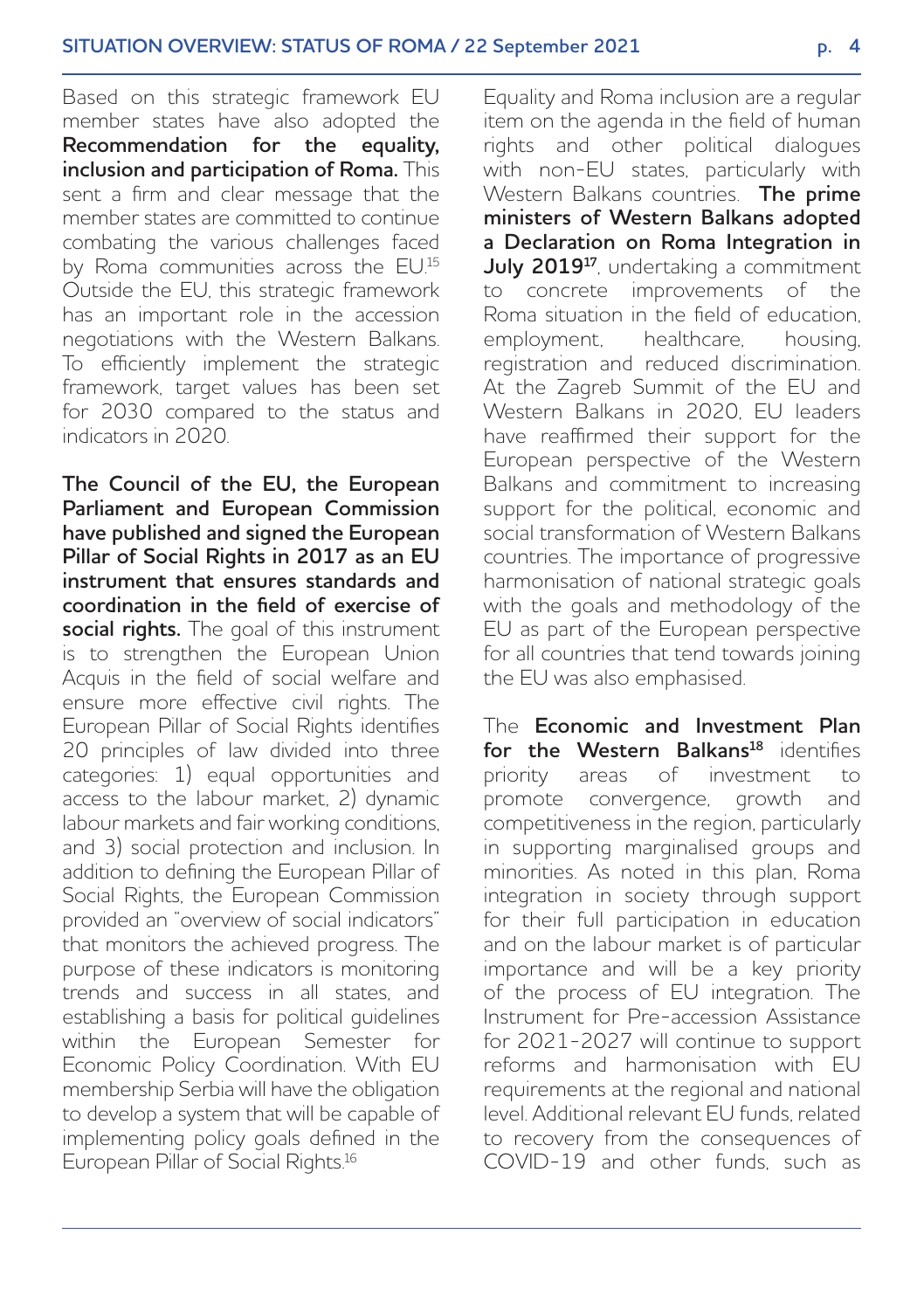the Neighbourhood, Development and International Cooperation Instrument<br>(NDICI) Furonean Instrument for European Instrument for Democracy and Human Rights (EIDHR) will also be mobilised to promote Roma inclusion.

## **Specificities of the status of the Roma population in the Republic of Serbia compared to the general population and compared to European Union countries**

In Serbia, as in many other countries, there is an expressed vulnerability of certain population groups, such as the Roma (particularly in substandard settlements), persons without education or with a low level of education, the population outside urban areas and the population excluded from the labour market. Many poor households are exposed to multiple grounds for deprivation, requiring complex preventive interventions, as well as active inclusion measures.

**The 2011 population census shows that 147,604 citizens (2.1%) have declared themselves as citizens of Roma nationality within the territory of the Republic of Serbia.** Considering the fact that based on the Constitution of the Republic of Serbia citizens have no obligation of declaring their national affiliation, estimates by various organisations indicate that the number of Roma living in Serbia is far greater. The Roma population in Serbia is considered to be the youngest, with an average age of 28.3, while more than 50% of Roma are younger than 25 years of age. According to the 2011 census, the share of youth in Serbia from the general population up to 15 years of age is 14.3%, and the share of those older than 65 years of age is 17.4%, with estimates that the number of those older than 65 years of age will reach as much as 25% by 2050.19

**The mortality rate for the Roma population is higher than for other national minorities.** The average life expectancy of Roma in Serbia is lower than that of the majority population, with the average lifespan 12 years shorter compared to the average for the Republic of Serbia. The estimated infant mortality rate in Roma settlements is 13 per thousand live births, twice that of the national average. **Full coverage by immunisation of children in Roma settlements (aged 24-35 months) has been increased from 44% in 2014 to 63% in 2019.** Among children in the overall population this rate is nearly the same as in 2014 - 80%. In the overall population 69% of children (aged 24- 35 months) have received all vaccines in time, while among children in Roma settlements this percentage is only 35%.<sup>20</sup>

**The educational status of Roma is also unfavourable.** According to data from the latest census, only 33.33% of Roma have completed primary school, 11.54% secondary school, and only about 1% of Roma have higher education. A large percentage of Roma children are still leaving education, the transition rate between primary and secondary school is low, as is the inclusion of children in early education programmes and the preschool education system. MICS 6 data from 2019 indicate that only 1% of Roma children aged 36 – 59 months attend a preschool programme compared to 61% of children from the overall population. The mandatory preparatory preschool programme is attended by 76% of Roma children compared to 97%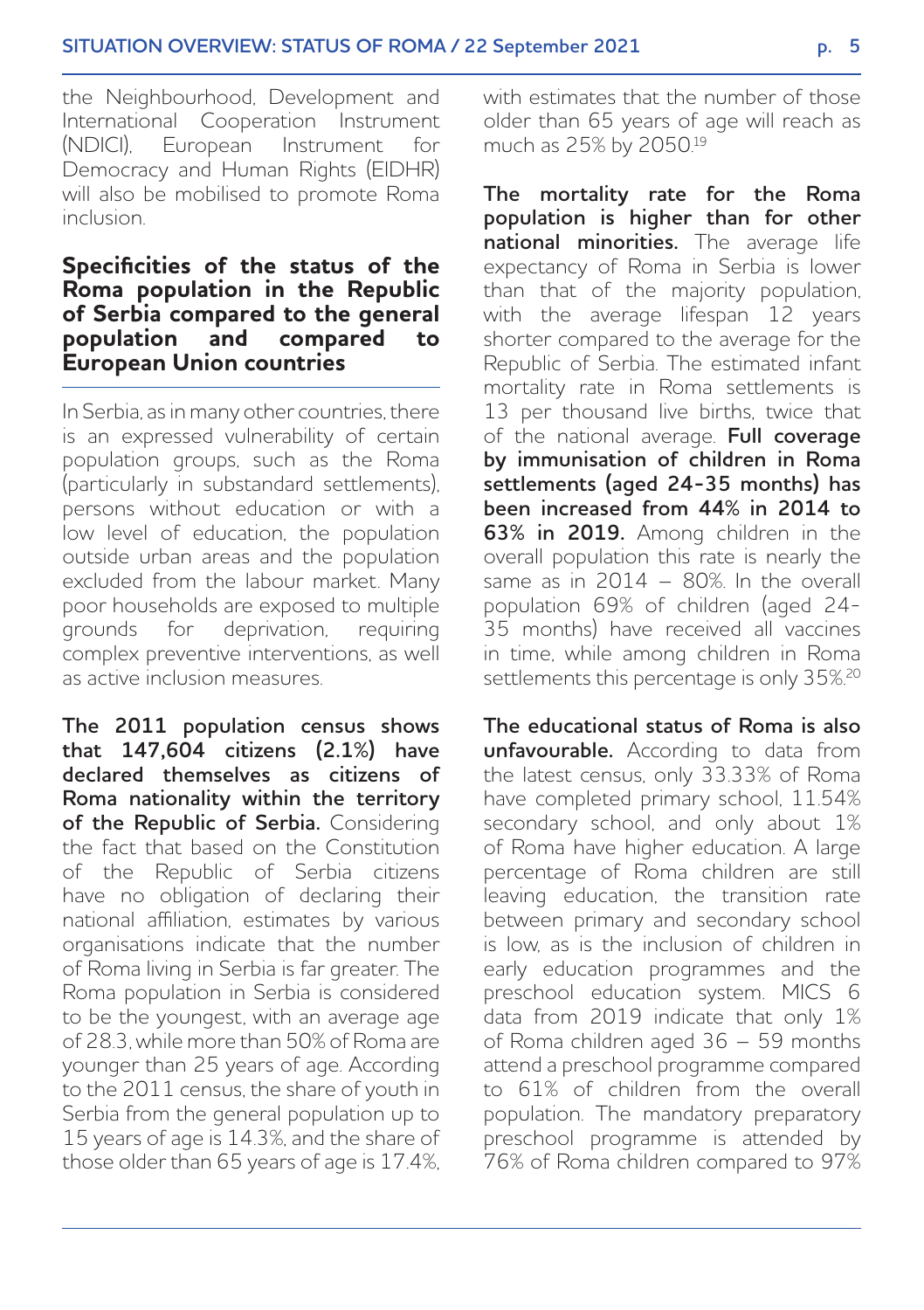of children from the majority population. Mandatory primary education coverage is also incomplete, 92% of children of Roma nationality enrol in primary school, compared to 99% of children from the overall population, while 64% complete it, significantly below the primary school completion rate of children from the general population (100%). Although there is certain progress compared to previous years, the difference in the coverage of children of Roma nationality and children from the overall population by secondary education is extremely high – only 28% of children from the Roma population enrol in secondary school and 61% complete it, while 94% of children from the overall population enrol in secondary school and the completion rate is 98%.<sup>21</sup>

**Registered unemployment among Roma has shown a trend of moderate growth during the years,** whereby from around 22,000 in 2013 it has increased to around 26,000 persons in late 2019. During the past period the National Employment Service (NES) has been implementing activities aimed at the activation and registration of Roma in NES records as one of the goals of the Employment Strategy and the Strategy for the Social Inclusion of Roma. Although the status of Roma in the labour market remains unfavourable, it is positive that a growth in the number of registered unemployed Roma was accompanied by their increasing inclusion in active labour market policy measures.22 The majority of work-capable Roma lack an adequate degree of education to become successfully included in the labour market. Although there are no official data on the average salaries of Roma, it is estimated that the number of Roma living in absolute poverty is increasing.23

**According to MICS 6 data, five out of six Roma households (83%) live under conditions of pronounced material deprivation** (3 or more factors of material deprivation). The most important financial handouts aimed at the poor in the system of social and child welfare in the Republic of Serbia are financial social assistance, child allowance and one-off assistance. All households in Roma settlements have heard about at least one financial social handout, while 84% of them use one of them. The coverage rate of the vulnerable Roma population with financial social assistance is considerable. In 2019 one in two households in Roma settlements have received financial social assistance 61% were receiving child allowance, while 6% have received one-off assistance. The largest percentage of children receiving child allowance is from Roma households that are materially deprived based on 3 or more grounds (77%), while among households that are not deprived or are deprived based on one grounds child allowance is being received by 64% of them. Among those who did not submit a request for child allowance, in most households (72%) the parents did not apply because they did not know whether they meet the requirements, or were told so orally. For 11% of children it was said that the administrative procedure is too complicated, and/or too costly. For over 8% of children from the poorest households in Roma settlements the respondents did not know how to submit an application. More than half the household members aged 5-24 years attending primary education or higher levels of education have received a subsidy for day-care, scholarship, education loan, or another type of material assistance for education during the 2019/2020 school year.<sup>24</sup>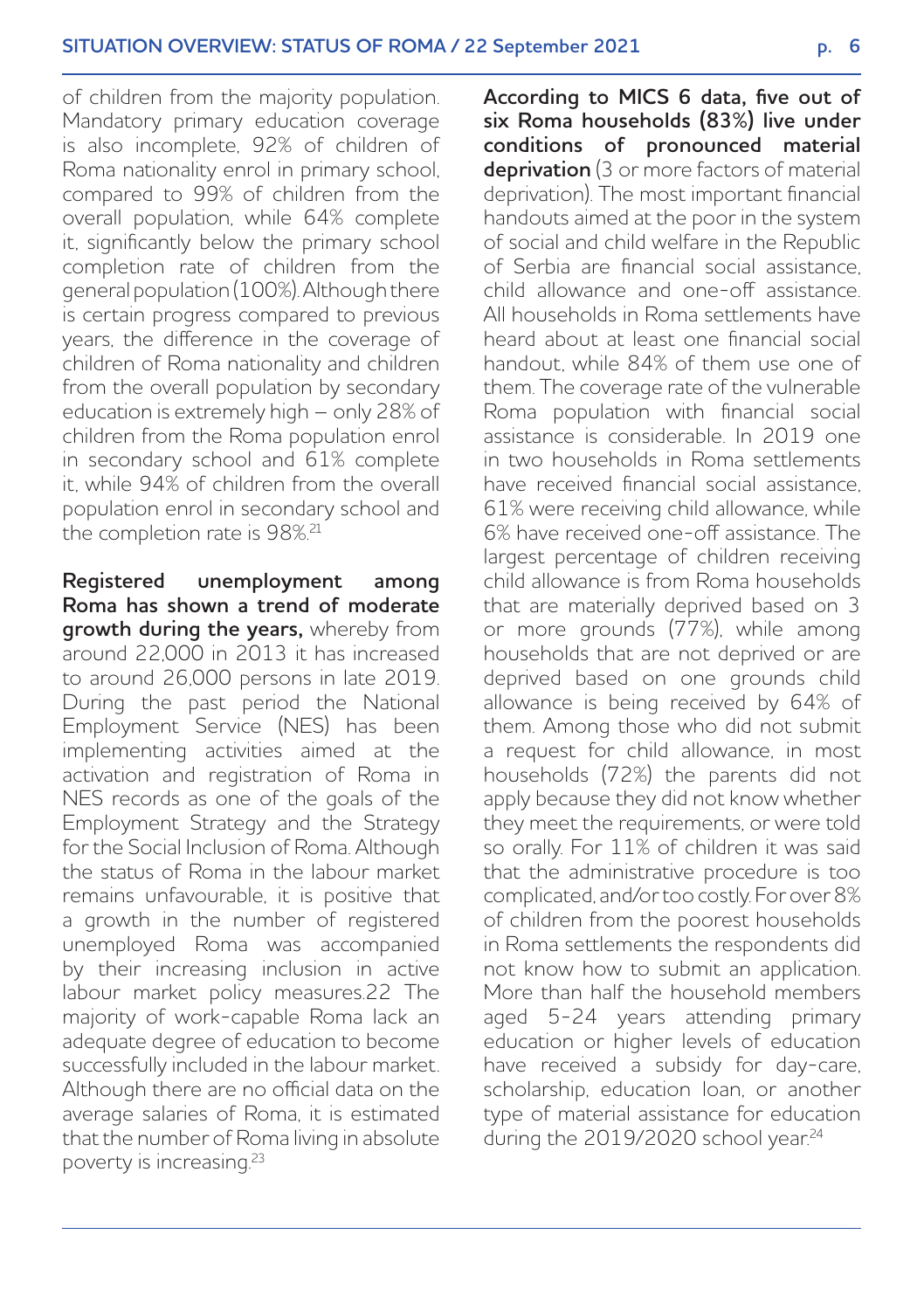**There are 583 Roma settlements registered in Serbia.** There are a total of 65,784 persons of Roma nationality living in these settlements, the majority in the region of South and East Serbia – 29,642 persons.25 Nearly the entire population living in Roma settlements uses basic, improved sources of potable water (98%), while nearly 86% uses basic sanitary services. The share of the population from Roma settlements using potable water from a supply reaching their apartment or house is 78%.26 However, a large number of Roma households in substandard Roma settlements have no access to electricity, 32% of substandard Roma settlements have not been connected to the electrical power grid, and 38% of substandard Roma settlements have not been connected to the water supply grid. According to the study "Mapping of substandard Roma settlements by risk and access to rights during the COVID-19 pandemic" from 2020, there are 702 substandard Roma settlements registered in Serbia, located in the territories of 94 local self-government units. There are around 168,000 people living in these settlements. According to the results of mapping, there are 159 substandard settlements within the territory of 51 local self-governments that have no access to clean water, or the access is irregular; within the territory of 35 local self-governments there are 64 substandard settlements that have no access to electrical power or the access is irregular; within the territory of 82 local self-government there are 457 substandard settlements that have no access to sewerage or the access is irregular, and within the territory of 13 local self-governments there are 44 substandard settlements that have no access to clean potable water, electrical

power and sewerage, or the access is irregular.27

**A large number of Roma face issues of hidden or open discrimination in all walks of life.** During the period May-October 2020 the Commissioner for the Protection of Equality has received a total of 72 complaints due to discrimination in various forms based on national affiliation, with as many of 63 of those submitted by members of the Roma national minority. Compared to the previous reporting period, the number of complaints due to discrimination based on national affiliation has increased. Around 40% of Roma say they are facing discrimination, hate speech and threats that have not been investigated or punished, while within the Roma population there is a widespread perception of institutional discrimination, primarily regarding more difficult access to the right to social welfare, and discriminatory speech by officials. A survey implemented by the Protector of Citizens on the implementation of the Strategy for the Social Inclusion of Roma 2016- 2025 shows that as many as 41% of citizens believe public institutions are not as accessible to Roma as to other citizens; during the past five years improvements of the status of the family were felt by only 26% of Roma families, while 74% of them have felt no improvements in the living conditions.28

Poor housing conditions, high unemployment, and an unfavourable education status lead to trans-generational poverty. The complexity of this status of the Roma requires a systemic response by the state and other stakeholders to ensure access to services and exercise of rights in all segments of life and to reduce Roma poverty and social exclusion.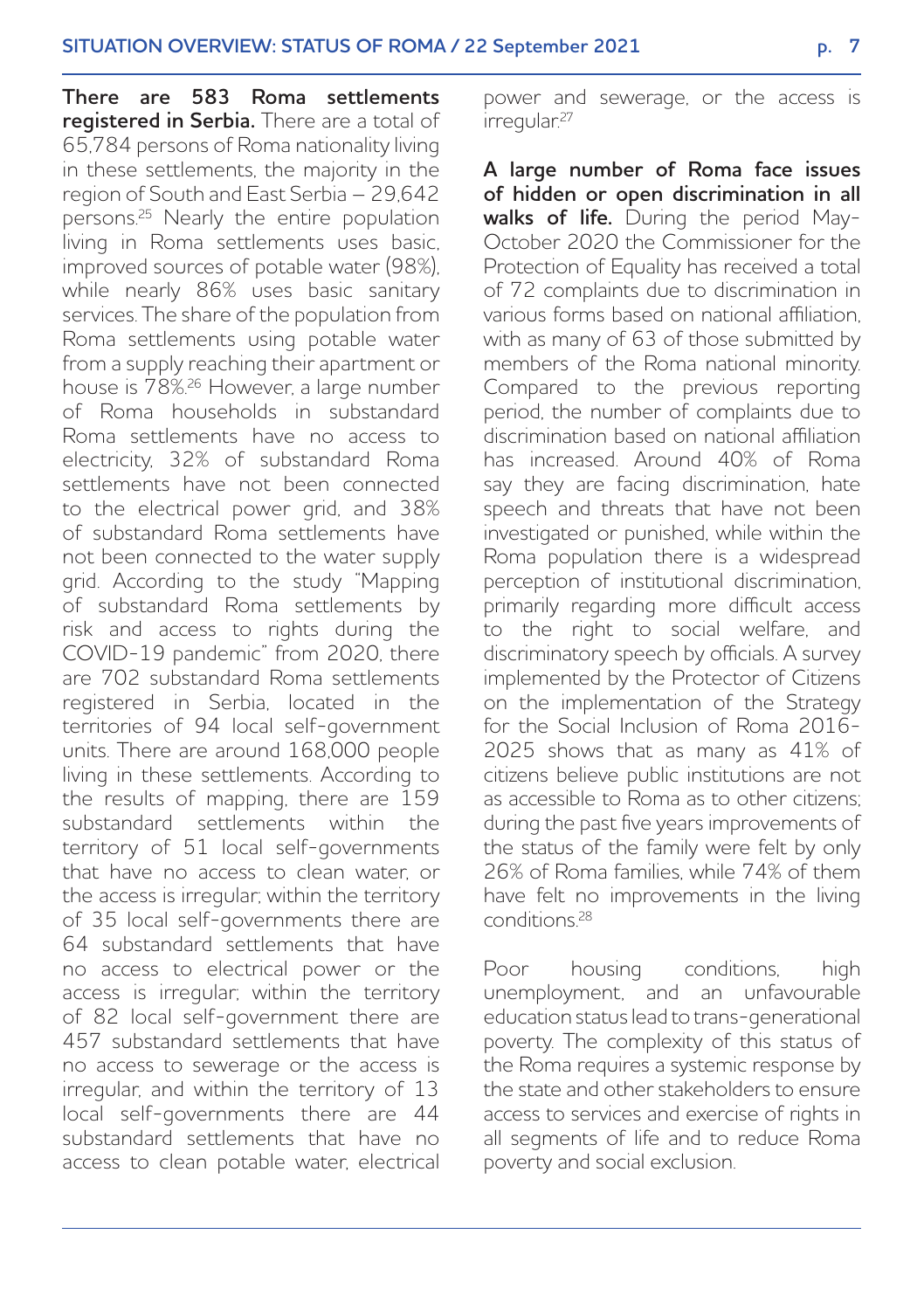## **Current strategic, institutional and legislative framework in the Republic of Serbia**

**The Strategy for the Social Inclusion of Roma in the Republic of Serbia 2016-2025 defines the objectives for improving the status of Roma.**<sup>29</sup> Key objectives are: improving the social and economic status of Roma in Serbia, ensuring total exercise of all minority rights, elimination of discrimination and greater social inclusion of Roma in all segments of society. Furthermore, the Strategy defines specific objectives and measures to improve the status of Roma in the fields of healthcare, housing, education, employment, social welfare, protection from all forms of discrimination, objectives and measures related to increasing the social inclusion and participation of Roma in processes and areas of relevance for improving the quality of life of the Roma community and its citizens. The drafting of the Strategy has taken into consideration the recommendations of the European Union to define and appoint bodies to coordinate and monitor the drafting and implementation of the Strategy along with the strategic framework.

**The Coordination Body for Monitoring the Implementation of the Strategy was formed by Government Decision in June 2015,** and the Deputy Prime Minister and Minister of Construction, Transport and Infrastructure was authorised, on behalf of the Government, to coordinate the work of the public administration body in the field of social inclusion of Roma.30 The main task of the Coordination Body is to deliberate on all issues relevant for the social inclusion of Roma and to coordinate

the work of public administration bodies, local self-government unit bodies, and to initiate cooperation with civil society organisations and other stakeholders. The scope of work of the Coordination Body includes improving intersectoral cooperation in the field of social inclusion of Roma, deliberating on and providing recommendations for resolving urgent situations that may lead to additional vulnerability of Roma, proposing methods to achieve prescribed, as well as additional measures/activities contributing to the greater social inclusion of this national minority, as well as the process of European integration. **An Expert Group of the Coordination Body was also appointed, tasked with performing professional duties in regards to current issues in the field of social inclusion of Roma.** In addition to operative support for the Coordination Body, the duty of the Expert Group is to monitor the work of coordinators for Roma issues, as well as mobile teams that are tasked with improving the status of Roma at the local level on behalf of local self-government units.

The adoption of the **Decision on establishing the Coordination Body for Improving the Status and Social Inclusion of Roma and Monitoring the Implementation of the Strategy for the Social Inclusion of Roma in the Republic of Serbia 2016-2025** in June 202131 whereby the previous decision was placed out of force, and the constitutive session of the Coordination Body held on 25 August 2021, have confirmed the efforts towards improving the quality of life for the Roma. The new Coordination Body is now presided over by the Prime Minister of the Republic of Serbia, and the Secretariat of the Coordination Body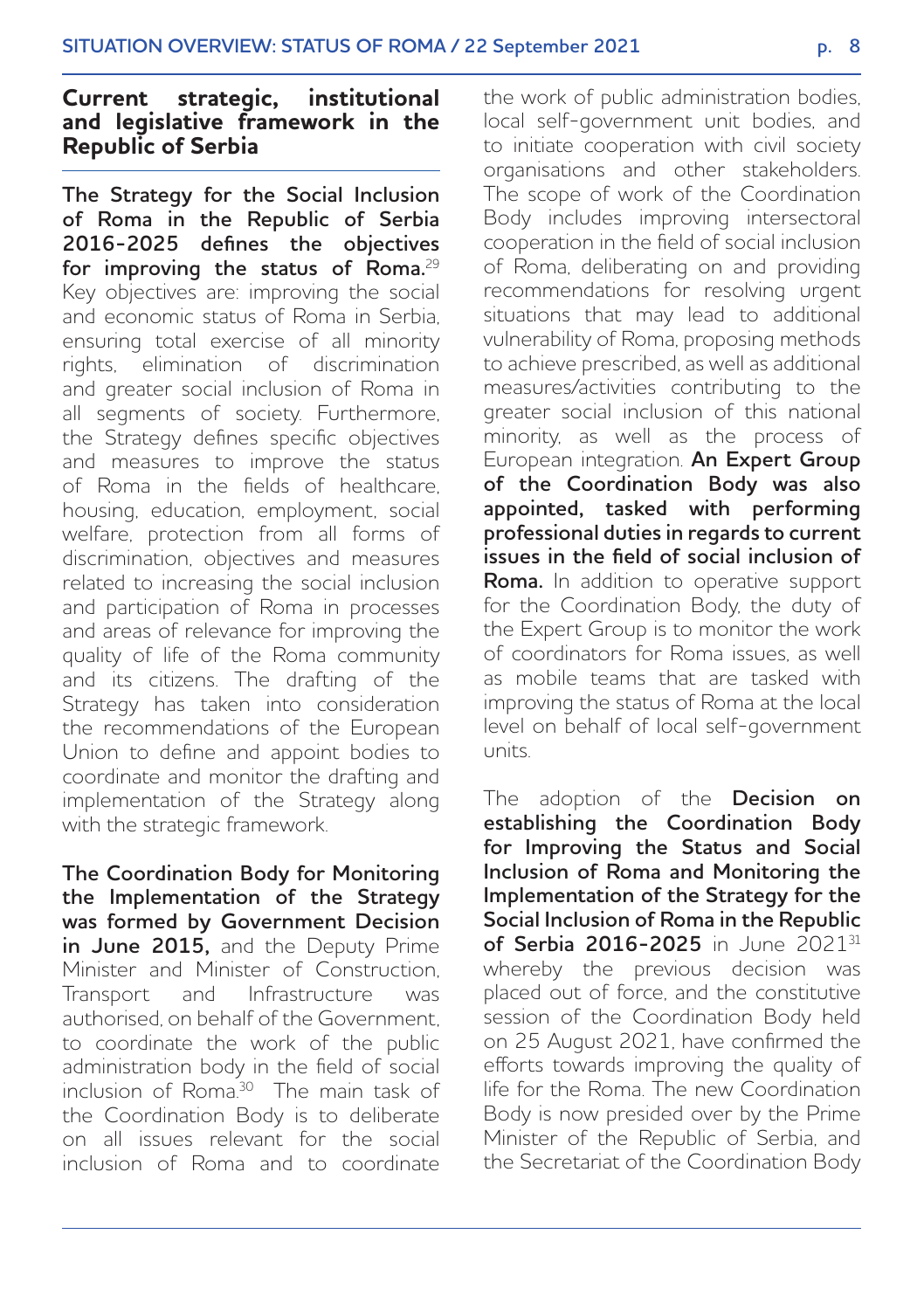is in the Ministry for Human and Minority Rights and Social Dialogue. Furthermore, an Expert Group of the Coordination Body was formed, having a session in mid-September to more actively take part in the work on the Action Plan. Furthermore, there are plans to involve civil society in the work of the expert group to improve the process itself.

**The Action Plan for the implementation of the Strategy32 envisaged a number of measures and activities for the period 2017-2018, but the Action Plan for the implementation of the Strategy for the period 2019-2020 has not been adopted yet,** having an unfavourable effect on the optimal implementation of activities and monitoring of the implementation of the effects of measures at the national and local level. However, changes to the Strategy and Action Plan have been announced to be implemented by the end of the current year.

Another important mechanism for coordination, monitoring and dialogue between various stakeholders is the **Seminar on the Social Inclusion of Roma in the Republic of Serbia,** held biannually since 2011. This approach represents an opportunity to present results achieved during the past period in various areas and through a broad consultative process and establishment of a constructive intersectoral dialogue in the form of operational conclusions to identify the priorities and responsibilities of various stakeholders for the forthcoming period. The operational conclusions represent an overview of the status and obligations undertaken by Serbia to be met during a two-year period to further improve the status of the Roma.<sup>33</sup> Furthermore, the Subcommittee for Social Policy and Employment, held as an annual mechanism for monitoring the implementation of the Stabilisation and Association Agreement of Serbia with the European Union continuously monitors the implementation of the Operational Conclusions from the Seminar on the Social Inclusion of Roma in the Republic of Serbia.

An important Working (technical) meeting on the social inclusion of Roma in the Republic of Serbia was held on 23 June 2021 between the competent institutions of the Republic of Serbia, representatives of civil society organisations, associations and networks dedicated to Roma rights, as well as the EU Delegation to Serbia with representatives of the European Commission. The topic for the meeting was the protection and improvement of the status of Roma in the segments of healthcare, education, housing, employment, social welfare and personal IDs. The goal is to hold this meeting biannually, like the Seminar on the Social Inclusion of Roma, and to establish a format whereby every year, in an alternating fashion, an event would be held dedicated to such important topics, thus establishing a new practice to improve the status of a vulnerable group such as the Roma. The recommendations from this meeting are the subject of consultations with the European Commission and will be finalised during the forthcoming period.

The goals set in sectoral strategic documents are also important for improving the status of Roma, recognising the specific position of the needs of the Roma population. Strategies in the field of education, social welfare and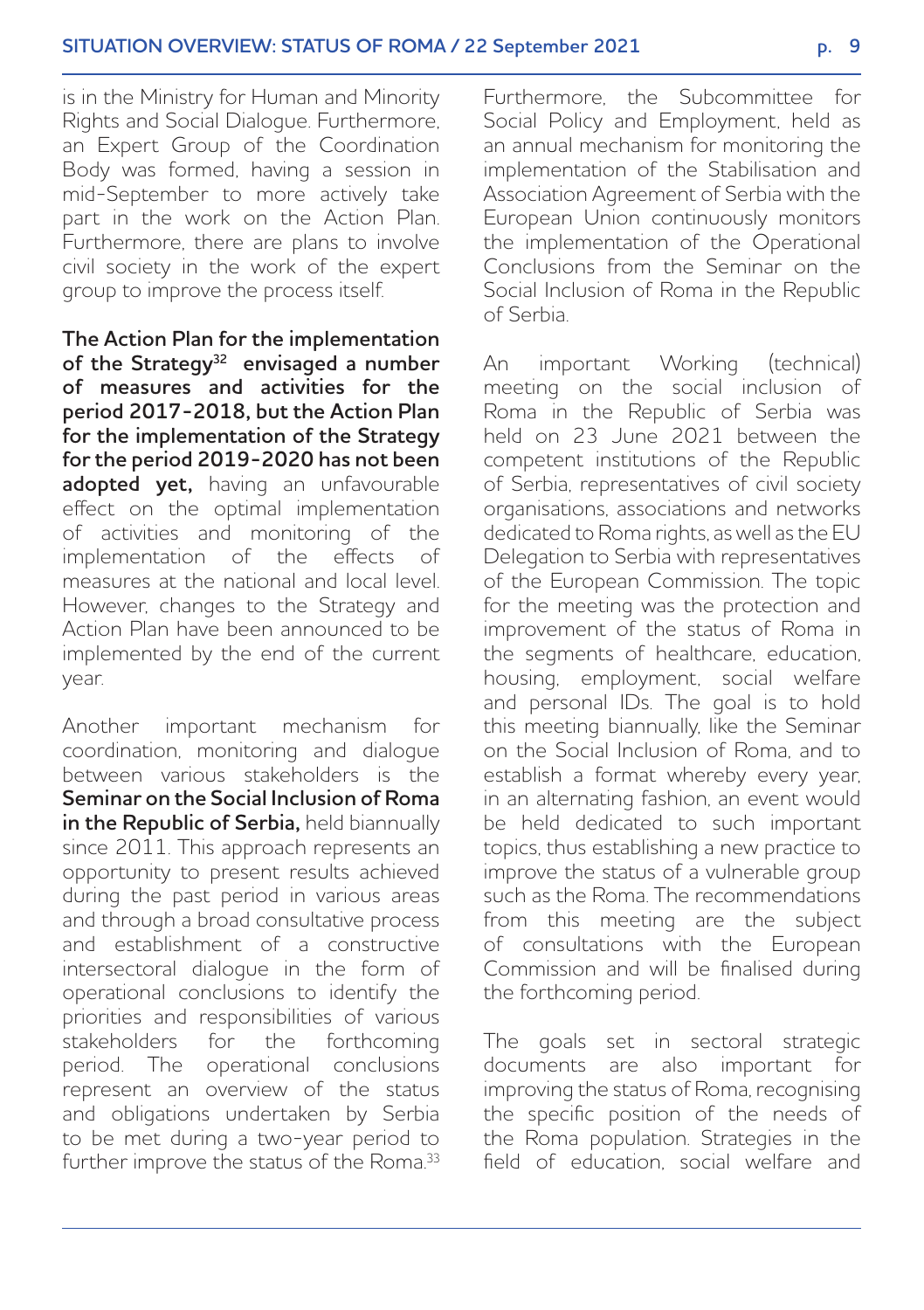employment have expired, and a new strategic framework in these fields has been created based on an analysis of the achievement of goals and effects of previous strategies.

**A new Employment Strategy has been adopted for the period 2021-2026, and its overall goal is establishing stable and sustainable growth in employment based on knowledge and decent**<br>**work**<sup>34</sup> The measures envisaged by The measures envisaged by the Employment Strategy relate to the implementation of active labour market policy measures, the improvement of their implementation, the creation of new ones, and the improvement of the monitoring of the state of trends in the labour market and the outcomes and effects of these measures. Specific measures have been envisaged to improve the status of the Roma, having in mind their share and other characteristics that indicate an unfavourable status in the labour market. **The Action Plan for the period 2021-2023 defines measures to improve the status of unemployed Roma in the labour market:** inclusion in functional adult education Programmes; inclusion in motivation-activation training; outreach and information for Roma on measures and services provided by the National Employment Service; inclusion of Roma vulnerable on multiple grounds into the package of measures; promoting entrepreneurship with additional support and mentorship. In accordance with the Law on Employment and Unemployment Insurance, the Action Plan contains categories of harder-to-employ persons that have priority in their inclusion in active labour market policy measures. Roma have been recognised as a harder-toemploy category of persons, and having in mind that Roma, in particular Roma

women, face multiple factors of harder employability (low level of education, beneficiaries of social welfare, women etc.) they have special priority in inclusion in active labour market policy measures.

**The drafting of the Social Welfare Strategy was initiated and started in 2019, but it has not been adopted yet.35**  The latest strategic document in this field was created in 2005 without a clearly defined duration. Lacking a coherent strategic framework on social welfare, the Government of the Republic of Serbia has directed reform in the field of social welfare through National Reports on Social Inclusion and Poverty Reduction, adopted in three-year periods. A total of three reports have been published thus far, with the drafting of a fourth issue under preparation. Furthermore, based on an initiative by the European Commission in the process of European integration through a highly participative process, an Employment and Social Policy Reform Programme (ESRP) has been prepared, containing to a significant extent measures in the field of social welfare by 2020. However, the drafting of a new ESRP has not been initiated. The Economic Reform Programme (ERP) annually harmonises a smaller number of measures related to social welfare (the ERP for 2021-2023 was adopted in early 2021). The negotiation process on the accession of Serbia to the EU has defined and directed the development of social welfare through various chapters, i.e. through chapter 19 Social Policy and Employment and chapter 23 Judiciary and Fundamental Rights.

**The new strategic framework defining the goals of the Republic of Serbia in the field of improving education by**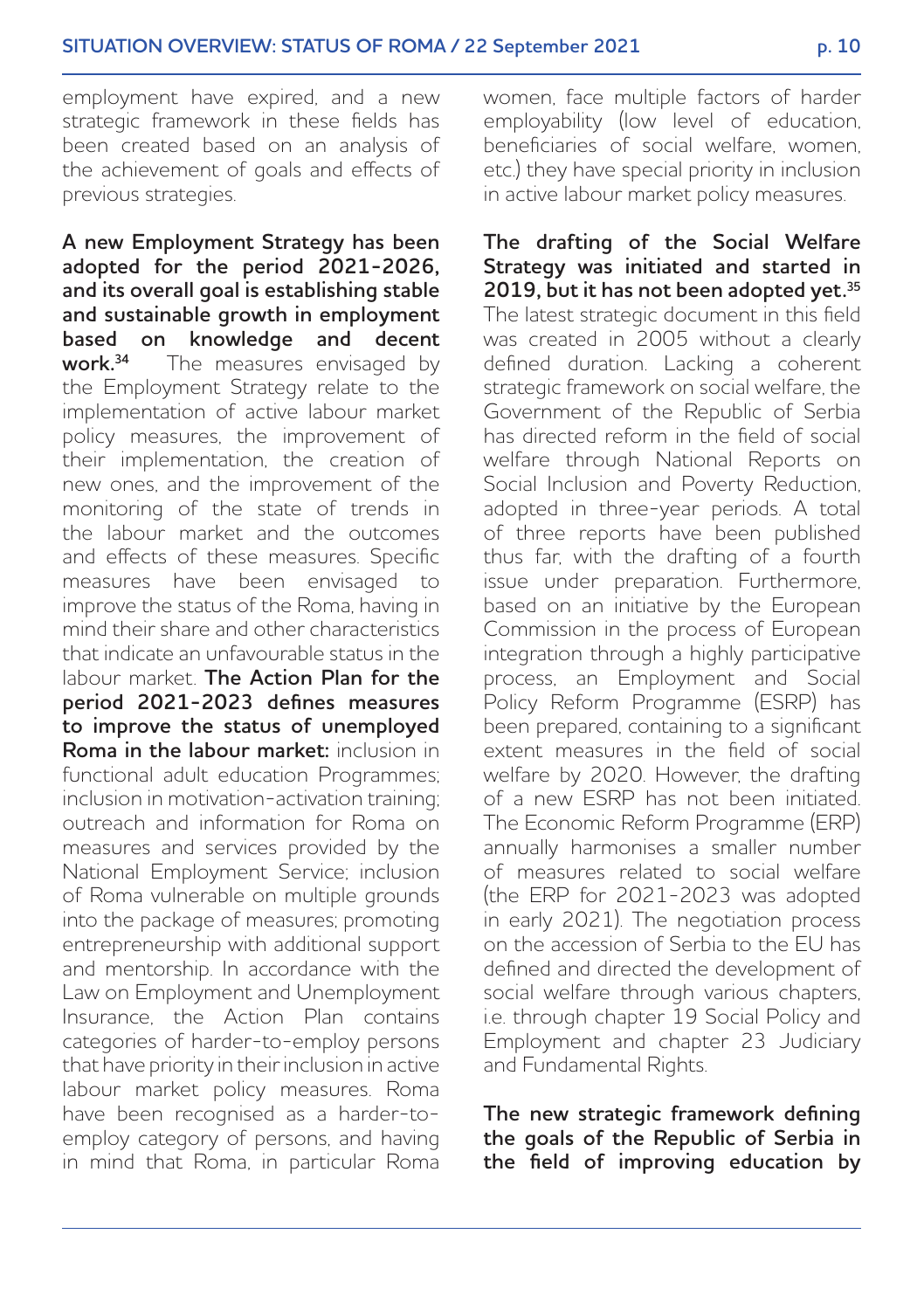**2030 and the related Action Plan for the implementation of the Strategy during 2021-2023 have been adopted in June 2021.<sup>37</sup>** The previous strategic framework that was defined for the period until 2020 placed a particular emphasis on the improvement of inclusive education, measures and activities for improving the status of Roma children at all levels of education. The new strategic framework also recognises the importance of additional support systems for vulnerable target groups and notes that the legal framework relevant for the education of Roma children has been improved during the past period by prescribing various measures for enrolment, support for education and prevention of dropout of children from the educational system. However, issues were still noted regarding the coverage of Roma children by various levels of education, along with the fact that there are still segregated schools and classes where the majority of pupils are children of Roma nationality, and that the problems of discrimination are still pronounced. The desired situation by 2030 is that education is based on principles of social justice and equal opportunities for all children without discrimination and defining that particular attention will be aimed at maintaining existing and further improvement of support systems for Roma children. Achieving results in this field requires strengthening intersectoral cooperation and human capacities at all levels. For the forthcoming period it is extremely important that activities and measures in the field of improving the education of children of Roma nationality at all levels are clearly defined and prioritised, both towards sustainability and improvement of existing measures (pedagogical assistants, affirmative enrolment measures in secondary schools, scholarship programmes, measures for preventing dropout, etc.), as well as in the creation of new measures and systems of support for Roma families and children of all ages.

**The Strategy for Prevention and Protection from Discrimination 2013-** 2018<sup>38</sup> is the first such strategy adopted as a harmonised system of public policy measures, conditions and instruments the Republic of Serbia should implement to reduce all forms and specific cases of discrimination. The strategy covers all persons and groups of persons in regards to their personal characteristics, particularly national minorities and vulnerable social groups that are most frequently exposed to discrimination. **An Impact Analysis was conducted in 2019 as the baseline for drafting a new Strategy for Prevention and Protection from Discrimination 2020-2025,** a Working Group has been formed, and the draft document is expected in the forthcoming period. In accordance with the Work Plan of the Government of the Republic of Serbia, the adoption of this strategy and the relevant Action Plan is envisaged by the end of 2021.

Another important strategic document that could improve the living conditions of the Roma community at a systemic level is the housing strategy. **The draft National Housing Strategy 2020-2030 has been prepared, but the strategy has not been adopted.** 

**The legal framework regulating the system of education, social welfare and healthcare, as well as prohibition of discrimination has been considerably improved during recent years in the Republic of Serbia,** explicitly defining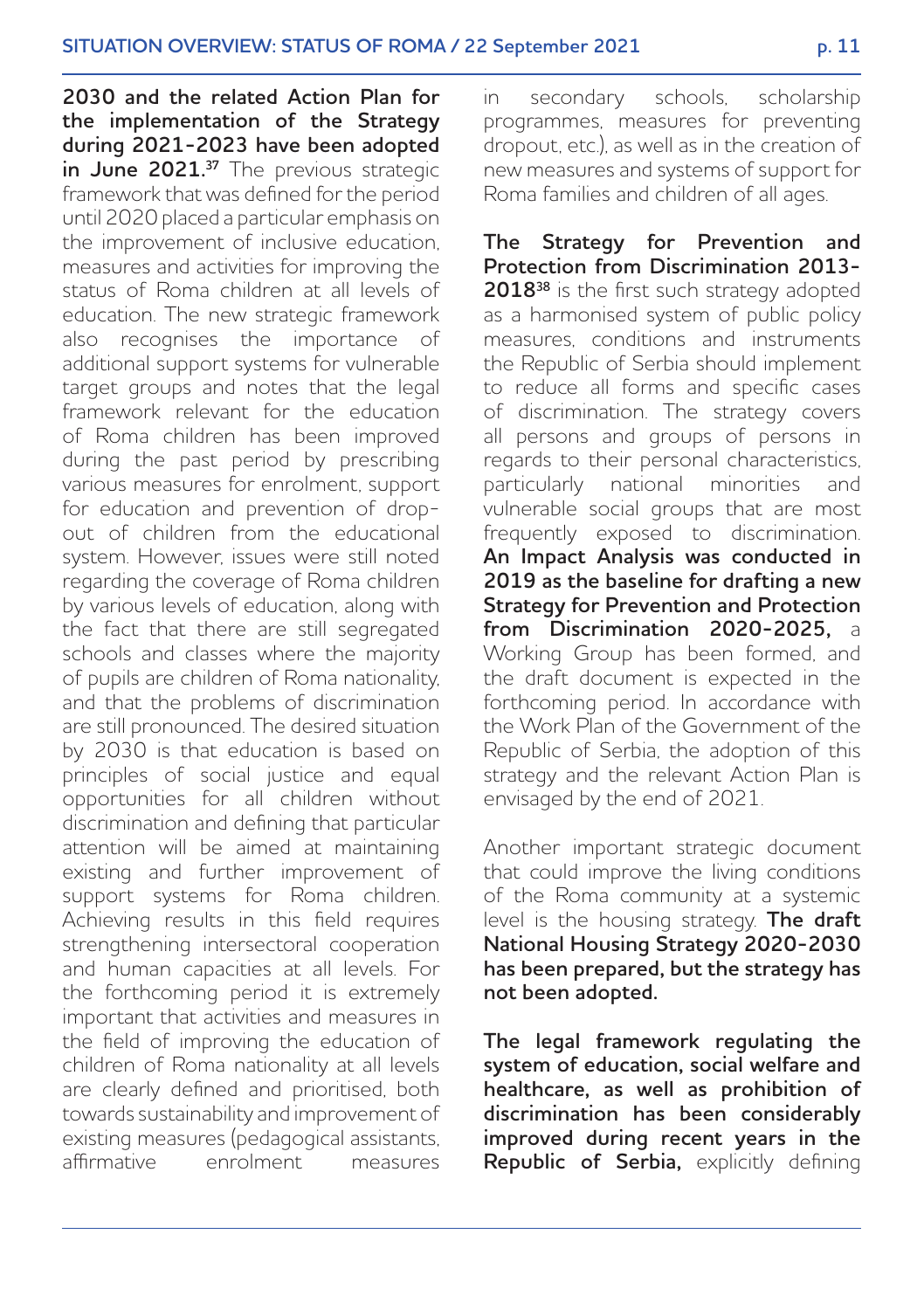various provisions relevant for increasing social inclusion and improving the status of vulnerable groups.

**The Law on Social Welfare (2011)** regulates the right to social handouts aimed at the poor (financial social assistance, one-off assistance) and handouts for persons with disabilities (allowance and increased allowance for assistance and care for another person), social welfare services, service provider institutions, quality control mechanisms, and competences in establishment and financing.<sup>39</sup> The Ministry of Labour, Employment, Veteran and Social Affairs has prepared a draft Law on amendments to the Law on Social Welfare in mid-2018. New amendments to the Law have been initiated in 2021, and their adoption is expected by the end of the year.

**The Law on the Fundamentals of the Education System (LFES) envisages numerous provisions important for improving inclusive education.**<sup>40</sup> The Law prescribes that for a child, pupil or adult person who, due to social deprivation, development impairments, disabilities, learning impairments, risk of early drop out, or other reasons requires additional support in education, the institutions shall provide for the elimination of physical communication obstacles, adapting the method of achieving the school curriculum and the drafting, adoption and implementation of an individual educational plan. An intersectoral commission assesses the needs of the child, pupil or adult person for additional educational, healthcare or social support. Additional support relates to rights and services that provide the child with overcoming physical and social obstacles for the unfettered performance of everyday life activities relevant for inclusion in the educational process, life of the community and progress. For members of a national minority educational work may be performed bilingually  $-$  in the language and script of the national minority and the Serbian language. A Rulebook on actions by the institution in case of suspicion or identified discriminatory behaviour, insults to the reputation, honour or dignity of a person has also been adopted. Laws and by-laws explicitly define that institutions prohibit discrimination and discriminatory treatment that directly or indirectly, overtly or covertly, differentiate or provide unequal treatment, and/ or omissions (exclusion, limitation or prioritisation) compared to persons or groups of persons, as well as members of their families or persons close to them, overtly or covertly.

**The Law on the Prohibition of Discrimination defines the forms and cases of discrimination and procedures for protection from discrimination.** The law, *inter alia*, defines that everyone has the right to healthcare and social welfare, as well as access to all levels of education under equal conditions and without discrimination.42 Amendments to the Law on the Prohibition of Discrimination that expand the provisions of the Law under aspects of segregation and forms of discrimination and other elements were adopted in May 2021.43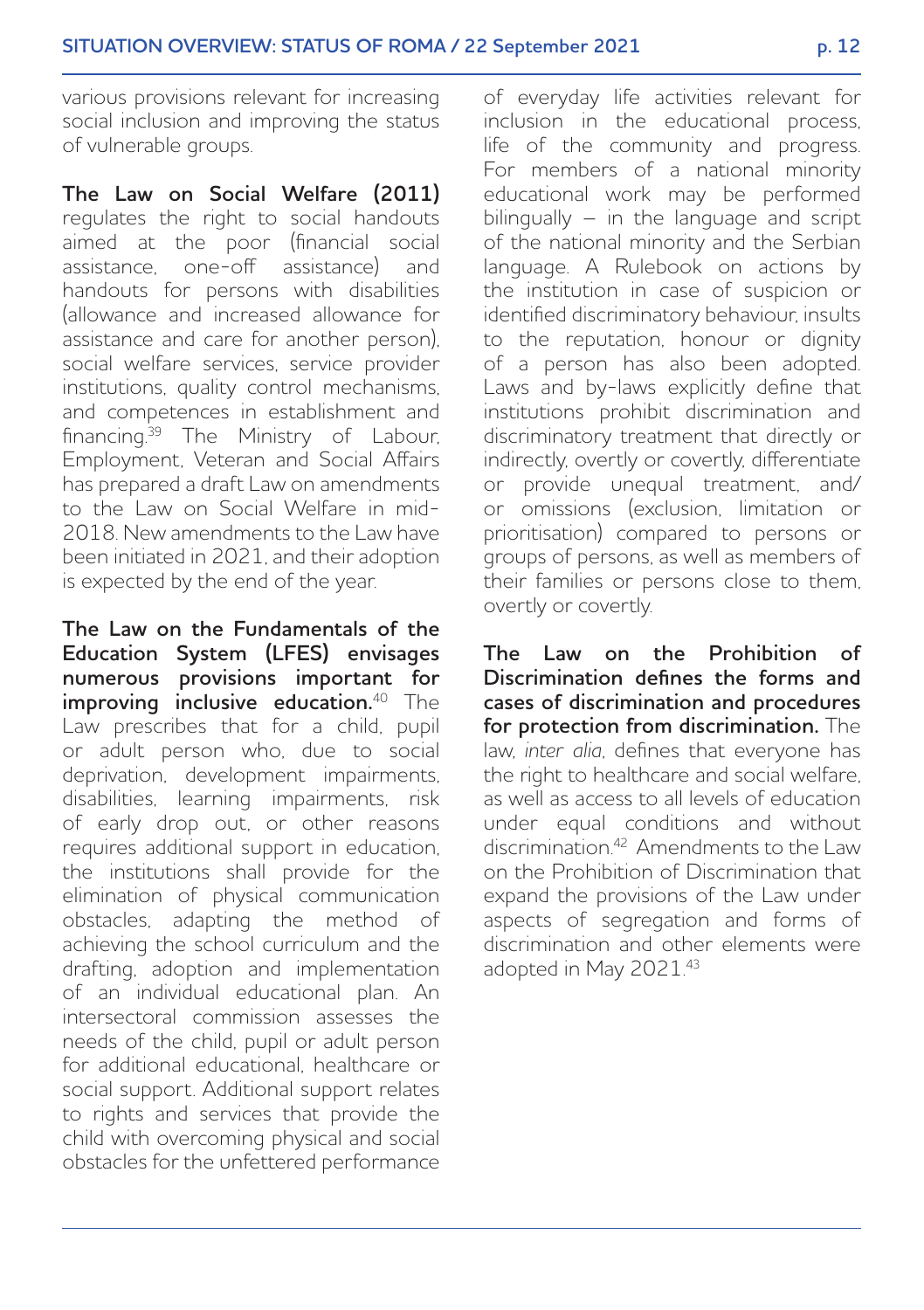## **Evaluation and overview of the status and obligations of the Republic of Serbia in the process of accession to the European Union**

**The obligations of the Republic of Serbia in the process of accession to the European Union in regards to improving the status of the Roma are primarily defined through chapter 19 – Social Policy and Employment and chapter 23 – Judiciary and Fundamental Rights.** The Government of the Republic of Serbia adopted the Negotiation Position and Action Plan for Chapter 19 in May 2020. Chapter 23 was opened in 2016, and after several revisions the latest Action Plan for this chapter was adopted in July 2020.

**Chapter 19 – Social Policy and Employment.** The most important objectives of the European Union in the field of social employment policy are improving the social welfare system, raising the educational level of the workforce, achieving a high employment rate with particular care for underrepresented categories on the labour market, ensuring appropriate working conditions, and social inclusion. **The EU Acquis regarding social policy and employment** includes minimum standards in the fields of labour law, equal opportunities, occupational health and safety and combating discrimination. Member states participate in EU processes in the field of employment policy, social inclusion and social welfare. Member state social partners participate in the social dialogue at the European level. The European Social Fund is the chief financial instrument whereby the EU supports the implementation of its employment strategy and contributes to social inclusion efforts.

In the field of labour legislation, the EU Acquis in this field is aimed towards achieving equal opportunities for all, protecting the principle of equal pay for equal work, prohibition of discrimination on any grounds, and strengthening social dialogue.

With the accession to the European Union, standards are to be adopted that EU policies in this field are based on. In addition to compliance with obligations in the EU accession process, it is important to note that policies and measures in this field are primarily important for improving the quality of life of all citizens of Serbia, especially for the process of social inclusion of Roma through improving the social welfare system; raising the educational level of the workforce; achieving a high employment rate and prohibition of discrimination in employment, as well as other walks of life.

**Chapter 23 – Judiciary and Fundamental Rights relates to compliance with political criteria that are the basic precondition for further European integration of accession countries.** At the European Union level there are few regulations on the subject matter covered by this chapter, since it was mostly left to the member states to regulate these issues in the best possible manner and through best European practices to comply with standards that represent the fundamental values the European Union rests on. Fundamental rights cover an entire spectrum of ensuring the safeguarding of human and minority rights. The European Charter of Fundamental Rights is part of the European Union Acquis, and the European Union Acquis also covers all international instruments in this field, primarily international instruments adopted within the Council of Europe and the United Nations.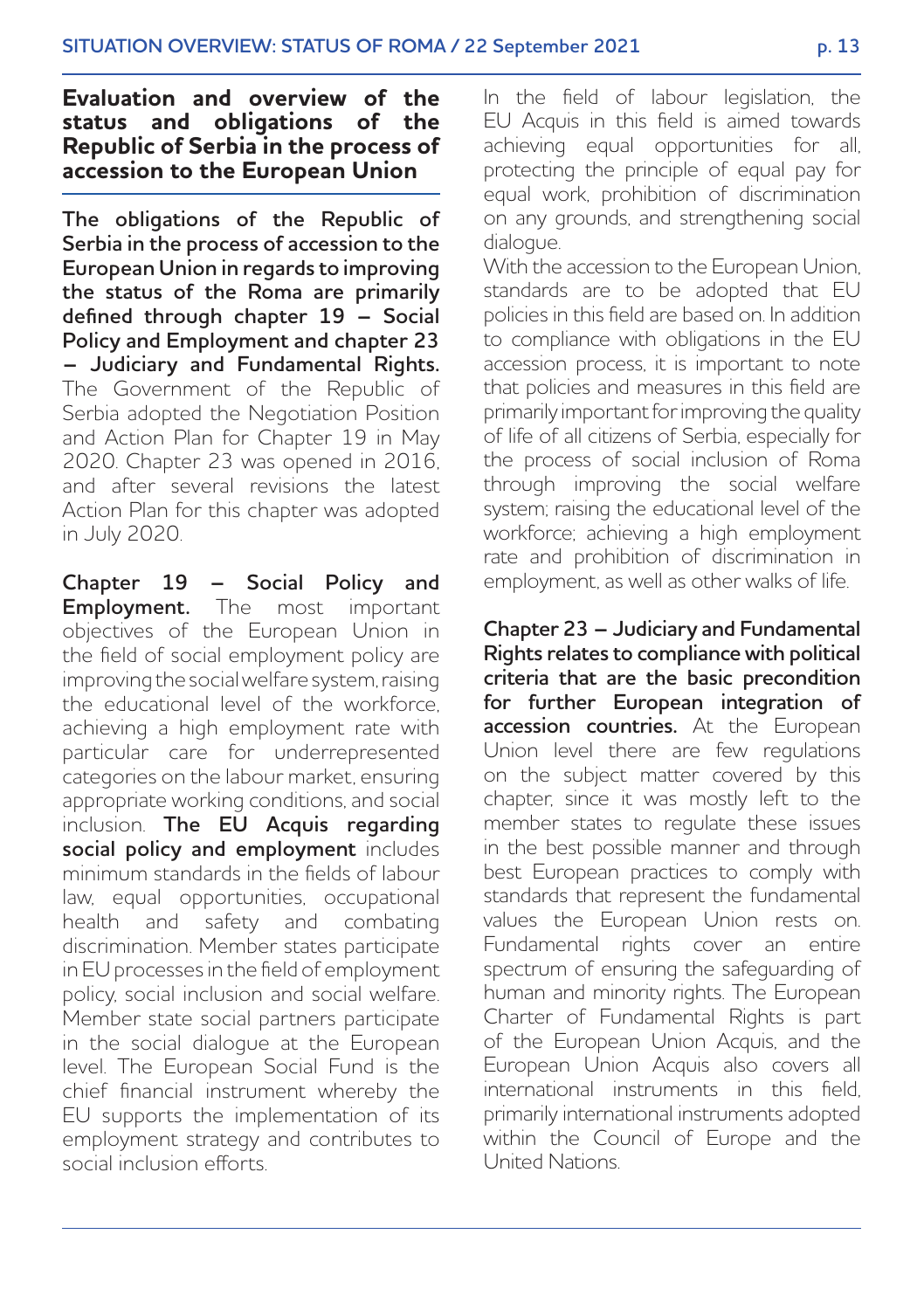**The Progress Report on the Republic of Serbia in the process of EU accession for 2020 notes several key assessments**<br>regarding compliance with Serbia's regarding compliance with obligations in improving the status and social inclusion of the Roma<sup>44</sup>

**It notes that in the field of combating discrimination the legal framework is in line with European standards, but that it remains necessary to adopt all amendments and by-laws** that will respond to the obligations of Serbia and provide further harmonisation with European legislation. Amendments to the Law were adopted in 2021 and there is a forthcoming new assessment by the European Commission on the harmonisation of these changes with Serbia's obligations in the process of EU accession. It is also noted that the Anti-Discrimination Strategy has expired in 2018, and a new strategic framework has not yet been developed.

**In July 2019 in Poznan, Serbia has signed the Declaration on the Integration of Roma in the Western Balkans, containing quantified obligations in key priority areas. However, the Action Plan (2019-2020) under the Strategy for the Social Inclusion of Roma in Serbia has not been adopted.** The Coordination Body for Monitoring the Implementation of the Strategy did not meet regularly and in accordance with the agreed frequency. Furthermore, the expert group that includes civil society organisations and was mandated to support the work of the Coordination Body has never met. The fifth Seminar dedicated to the Social Inclusion of Roma was held in October 2019. The operational conclusions have been finalised, but the monitoring of their implementation is unsatisfactory, primarily because the institutional structures and mechanisms working on Roma integration are insufficiently efficient and complicated, without a clear division of responsibilities. Coordination between national and local authorities, as well as budgeting of measures for improving the status of Roma is still not at a satisfactory level.

**Measures aimed at promoting Roma employment have still not produced adequate results.** Budget allocations for active labour market policies are insufficient, and despite a slight increase in 2019 over 2018, they were once again reduced in 2020. The National Employment Plan for 2020 was adopted in December 2019. Informal employment is being reduced, but remains high among the Roma population. The transition from education to the labour market is particularly challenging for young Roma. The low level of education remains a key obstacle to employment.

In the field of non-discrimination in employment and social policy it is necessary to intensify the implementation of the recommendations of the Commissioner for the Protection of Equality on the development of an antidiscrimination policy for employers in Serbia ("Code of Equal Practices").

**The coverage and adequacy of monetary handouts for ensuring basic needs is insufficient to cover essential needs.** Furthermore, it is necessary to increase the quality and coverage of services, as well as the supervisory and regulatory mechanisms, monitoring and evaluation. The Progress Report on Serbia in the EU accession process for 2020 notes that considerable progress was made in social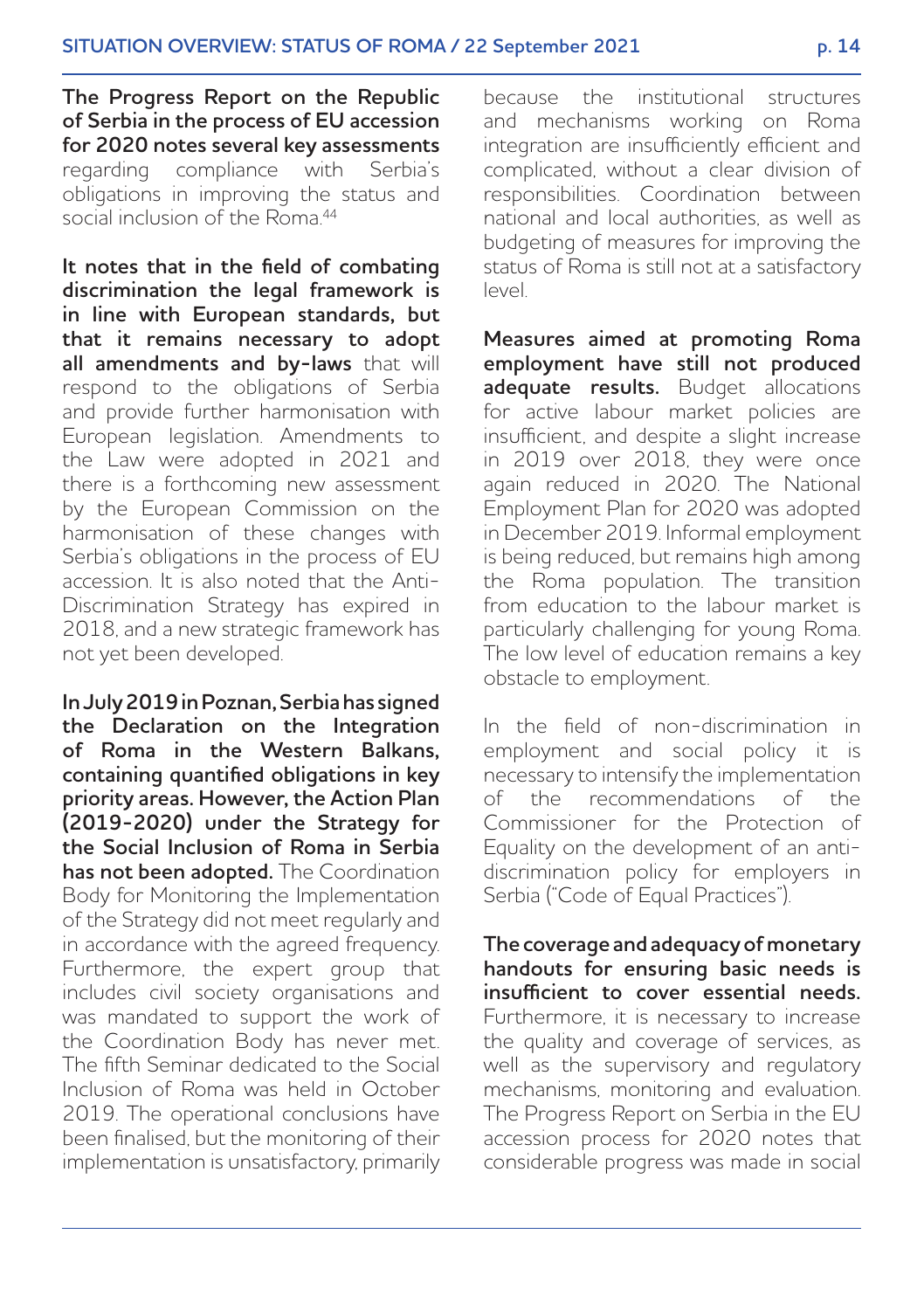welfare services at the local level, or in the deinstitutionalisation process.<sup>45</sup>

**A certain degree of progress was made in increasing the participation of vulnerable students at all levels of education**. This was achieved, in addition. to other targeted measures, by increasing the number of scholarships, affirmative action during enrolment in secondary schools and faculties, and increasing the number of pedagogical assistants. However, it is necessary to strengthen the implementation of measures for reducing the school drop-out rate, measures for reducing the segregation of Roma students, and increase the number of Roma children in programmes for early childhood development and preschool education. Activities have been intensified in combating discrimination and violence in schools, and a Rulebook for pedagogical and andragogic assistants was adopted as a step towards regulating the conditions for their hiring, but their job descriptions have not yet been regulated.

**The legalisation of Roma settlements is a priority issue.** Many Roma households do not have access to electricity, potable water or a sewer connection. The adoption of the National Housing Strategy 2020- 2030 is expected. Roma returnees from abroad are in a particularly difficult situation regarding social and economic inclusion. In accordance with readmission agreements it is important to strengthen mechanisms for resolving their needs.

Civil society organisations and the Protector of Citizens have warned of the particularly vulnerable status of Roma living in informal settlements during the COVID-19 pandemic. In the field of healthcare, the obligation of regulating the legal basis for the activities of healthcare mediators is experiencing considerable delays. Furthermore, the Protector of Citizens has noted that additional safety measures need to be undertaken in cases of particularly vulnerable categories of citizens, especially citizens of Roma settlements.

## **Key recommendations for improving the status of Roma in the context of the accession of the Republic of Serbia to the European Union**

The Republic of Serbia has the duty to protect Roma citizens from discrimination, anti-Gypsyism and social exclusion. Equity in all areas of society, social inclusion and Roma participation requires the Government of the Republic of Serbia and all institutions at the national and local level to join and take action in partnership with civil society and international organisations, with the full participation of the Roma themselves. Only this kind of joint long-term vision can produce significant progress and make it possible for Serbia to be a country where all individuals and communities have equal rights and opportunities in all walks of life.

**During the forthcoming period it is necessary to improve the efficiency of operation of established mechanisms for coordination, monitoring and reporting on the implementation of strategic objectives and measures defined by the Strategy on the Social Inclusion of Roma.** The more efficient work of the Coordination Body and Expert Group can contribute to the timely monitoring of the achievement of set goals, improved coordination of various institutions among all stakeholders, and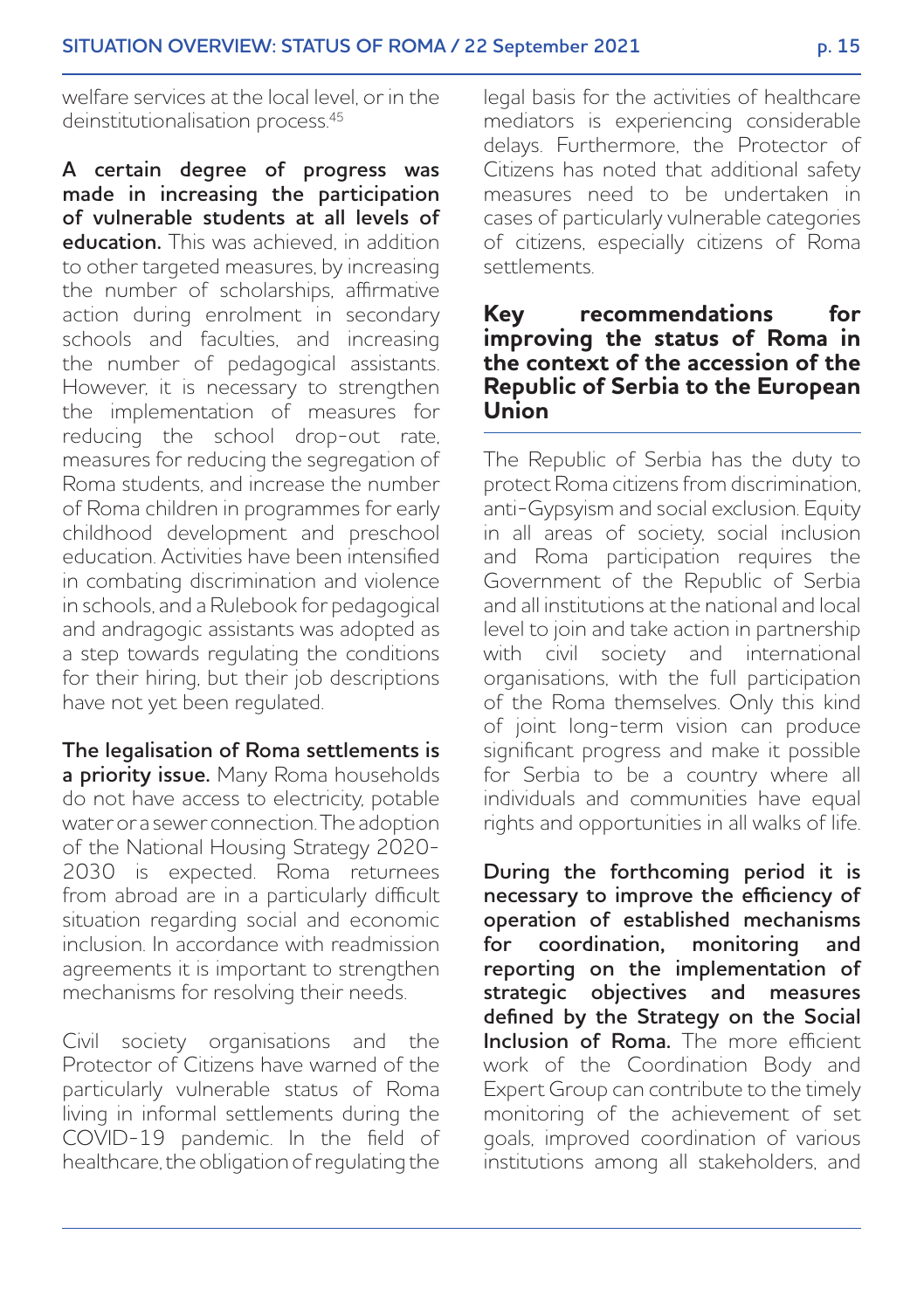more effective use of resources and funds from the budget of the Republic of Serbia, international donors, and primarily European Union funds. **In October 2020 the European Commission has presented the Enlargement Package that includes a Notice on the Enlargement Strategy and annual reports for Western Balkans countries.** At the same time, the EU has presented the Economic and Investment Plan for the Western Balkans, aimed at improving the long-term economic recovery of the region, green and digital transition, promote economic regional cooperation, promote economic growth and support the reforms required for progress on the road to the EU. This EU plan will mobilise EUR 9 billion from IPA III funds during the period 2021-2027 to support the economic convergence of Western Balkans countries, primarily through investments and raising competitiveness and inclusive development, sustainable connections between the green and digital transition. The plan also envisages investment into innovation, healthcare, education, culture, youth and sports. These are powerful tools to promote not only regional economic development and sustainability, but also its social cohesion, involving the full economic participation of all citizens, including the Roma. This plan notes that Roma integration in society through support for the full participation in education and the labour market will be a key priority in the European integration process. Support was also announced for improving the quality of higher education, employment, healthcare and social welfare, increasing participation in the labour market, particularly for youth, women, vulnerable groups and minorities, particularly the Roma. One of the 10 flagship initiatives is the Youth Guarantee.

**It is necessary to accelerate the adoption of relevant legal and strategic documents,** such as: a new law and strategic framework defining priorities in the field of social welfare; and prevention and prohibition of discrimination. It is also necessary to harmonise the Strategy for the Social Inclusion of Roma of the Republic of Serbia with the new strategic framework and goals defined by the EU strategic framework until 2030; define and adopt an Action Plan for the implementation of the Strategy on the Social Inclusion of Roma, and establish efficient mechanisms for monitoring the implementation of strategies and sectoral Action Plans. It is important to initiate the drafting of a new Employment and Social Policy Reform Programme (ESRP) with the participation of all stakeholders, or in the Economic Reform Programme to significantly strengthen the assessment of the impact of reforms on society, particularly on improving the status of vulnerable groups.

**Within the European integration process Serbia should make use of the opportunity to establish effective instruments for monitoring social welfare policies.** In preparing for EU membership, Serbia has the obligation of developing monitoring instruments that exist at the EU level. In the European Union, comparable data on methods of funding social welfare are mainly accessible under two groups of data – MISSOC and ESSPROS. Furthermore, at the EU level there is a Joint Assessment Framework (JAF) for progress in the context of social inclusion and poverty reduction.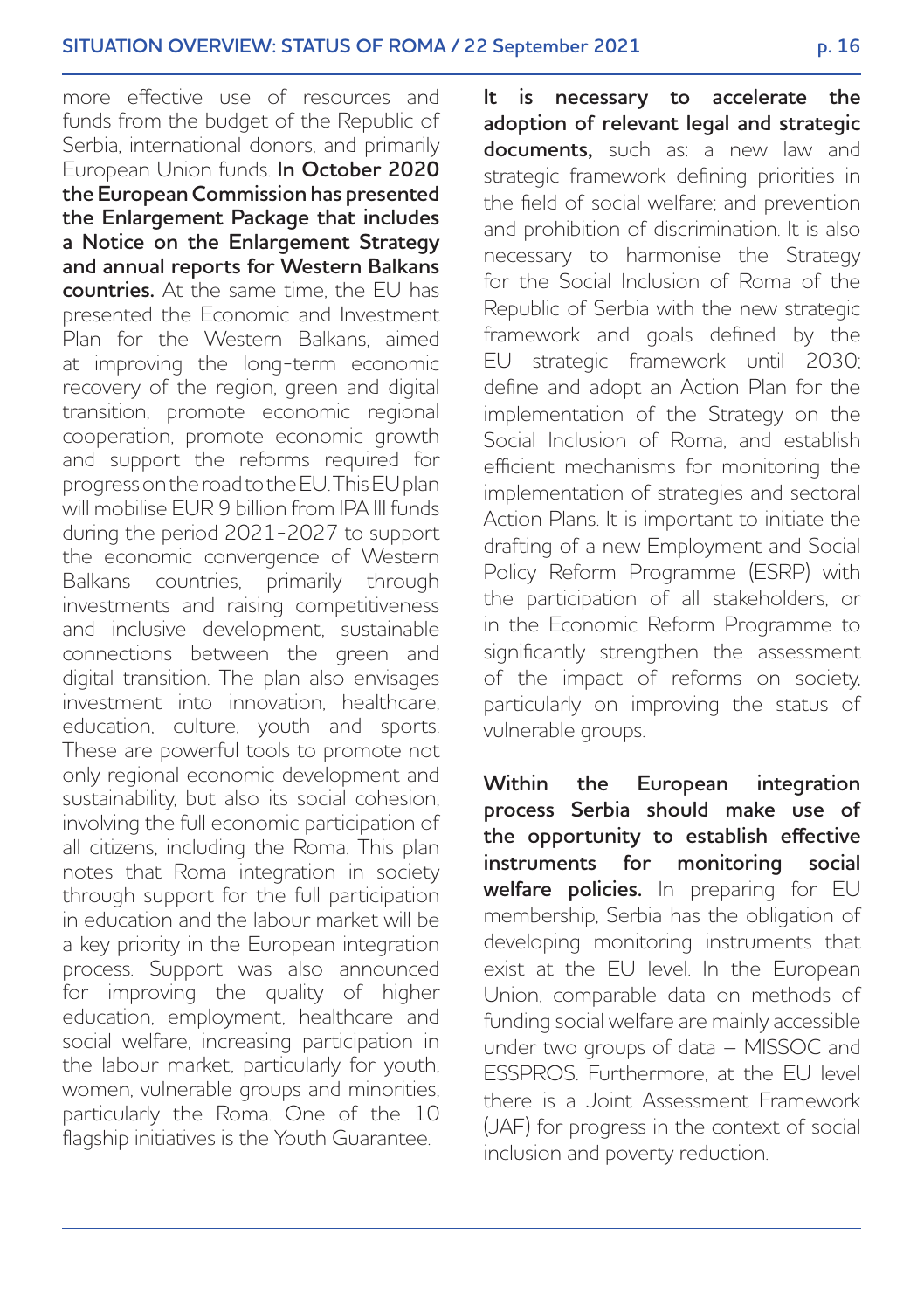# **References:**

- 1. https://eur-lex.europa.eu/legal-content/EN/TXT/?uri=CELEX:52020DC0057
- 2. https://data.consilium.europa.eu/doc/document/ST-8536-2021-INIT/en/pdf
- 3. Official Gazette of the Republic of Serbia, No. 41/21 and 46/21
- 4. https://data.consilium.europa.eu/doc/document/ST-7473-2020-INIT/en/pdf
- 5. https://europa.eu/european-union/sites/default/files/docs/body/treaty\_on\_european\_union\_en.pdf
- 6. <https://eur-lex.europa.eu/legal-content/EN/TXT/?uri=CELEX:12012P/TXT>
- 7. <https://eur-lex.europa.eu/legal-content/EN/TXT/?uri=celex%3A12007L%2FTXT>
- 8. European Commission (2020), Council Recommendation on Roma equality, inclusion and participation, Brussels 2020
- 9. European Commission (2020), Analytical document accompanying the Communication from the Commission to the European Parliament and the Council - A Union of Equality: EU Roma strategic framework for equality, inclusion and participation and its accompanying proposal for a revised Council recommendation on national Roma strategic frameworks for equality, inclusion and participation, Brussels 2020
- 10. Ibis
- 11. European Commission (2020), Communication from the Commission to the European Parliament, the Council, the European Social and Economic Committee and the Committee of the Regions - A Union of Equality, EU anti-racism Action Plan 2020 - 2025, Brussels 2020
- 12. European Commission (2017), Communication from the Commission to the European Parliament the Council, the European Economic and Social Committee and the Committee of the Regions – Establishing a European Pillar of Social Rights, Brussels 2017
- 13. https://www.un.org/sustainabledevelopment/development-agenda/
- 14. European Commission (2020), Communication from the Commission to the European Parliament and the Council - A Union of Equality, EU Roma strategic framework for equality, inclusion and participation, Brussels 2020
- 15. The Council of the European Union (2021), Council Recommendations on Roma equality, inclusion and participation, Brussels 2021
- 16. European Commission (2017), Communication from the Commission to the European Parliament the Council, the European Economic and Social Committee and the Committee of the Regions – Establishing a European Pillar of Social Rights, Brussels 2017
- 17. https://www.rcc.int/romaintegration2020/files/admin/docs/254a1c8f78515efd8cf0a65c8d981160.pdf
- 18. European Commission (2020), Communication from the Commission to the European Parliament, the Council, the European Economic and Social Committee and the Committee of the Regions – An Economic and Investment Plan for the Western Balkans, Brussels 2017
- 19. Population Census in the Republic of Serbia, Statistical Office of the Republic of Serbia, 2013
- 20. Multiple Indicator Cluster Survey on the Status of Women and Children in Serbia, 2019 and Multiple Indicator Cluster Survey on the Status of women and Children in Roma Settlements in Serbia, Statistical Office of the Republic of Serbia and UNICEF, Belgrade, 2020
- 21. Ibid
- 22. Social Inclusion and Poverty Reduction Unit (2020), Ex-Post Analysis of the National Employment Strategy 2011-2020, Belgrade, 2020
- 23. Third National Report on Social Inclusion and Poverty Reduction, Government of the Republic of Serbia, Belgrade, 2018
- 24. Multiple Indicator Cluster Survey on the Status of Women and Children in Serbia, 2019 and Multiple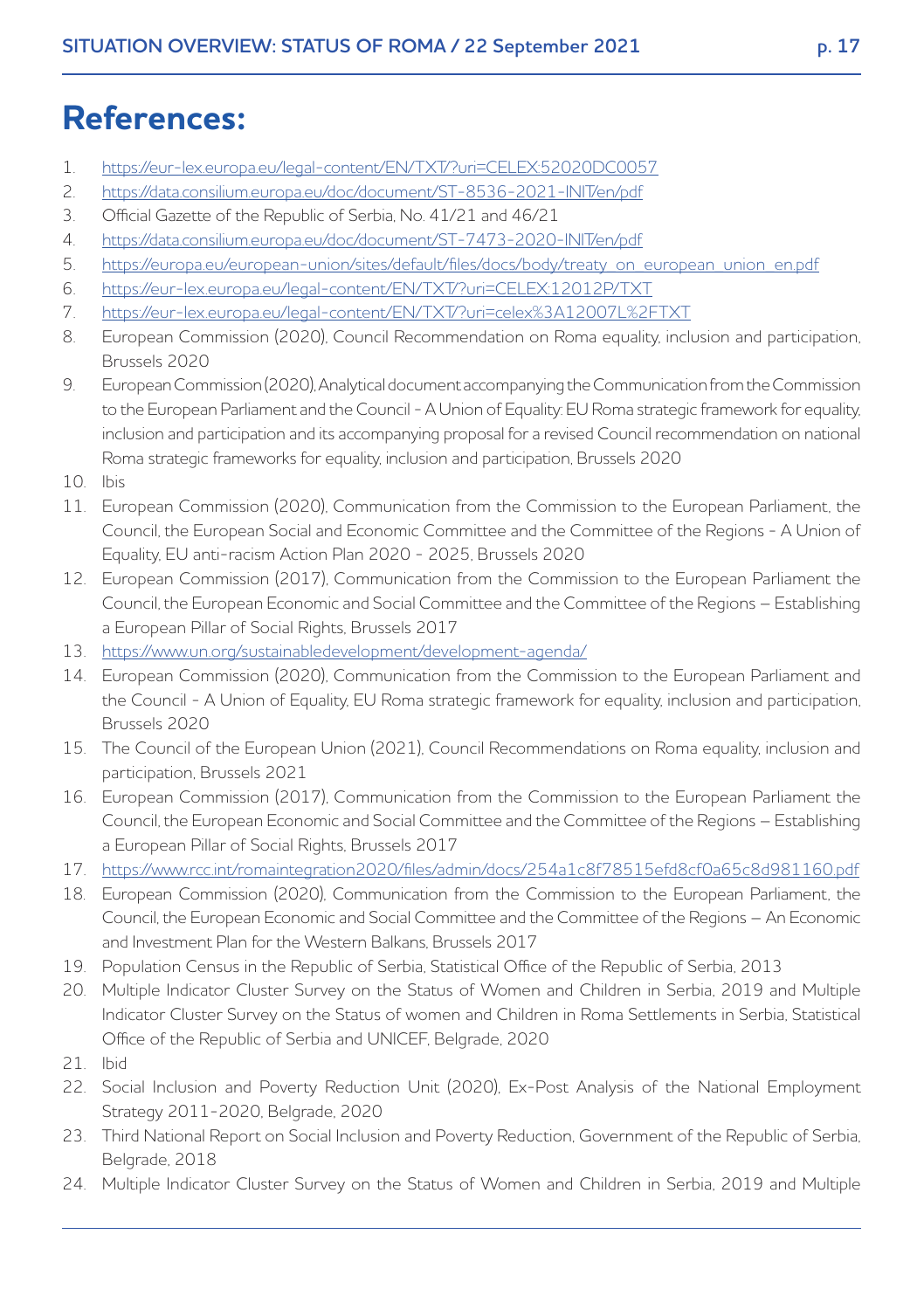Indicator Cluster Survey on the Status of women and Children in Roma Settlements in Serbia, Statistical Office of the Republic of Serbia and UNICEF, Belgrade, 2020

- 25. Substandard Roma Settlements in Serbia overview of data from the Geographic Information System for 2016, OSCE Mission, Belgrade, 2017
- 26. Multiple Indicator Cluster Survey on the Status of Women and Children in Serbia, 2019 and Multiple Indicator Cluster Survey on the Status of women and Children in Roma Settlements in Serbia, Statistical Office of the Republic of Serbia and UNICEF, Belgrade, 2020
- 27. [http://socijalnoukljucivanje.gov.rs/wp-content/uploads/2020/12/Mapiranje\\_podstandardnih\\_romskih\\_](http://socijalnoukljucivanje.gov.rs/wp-content/uploads/2020/12/Mapiranje_podstandardnih_romskih_naselja_prema_rizicima_i_pristupu_pravima_sa_narocitim_osvrtom_na_COVID-19.pdf) naselia prema rizicima i pristupu pravima sa narocitim osvrtom na COVID-19.pdf
- 28. Special Report by the Protector of Citizens on the Implementation of the Strategy for the Social Inclusion of Roma with Recommendations, Protector of Citizens, Belgrade, 2019
- 29. Strategy for the Social Inclusion of Roma in the Republic of Serbia 2016-2025. Available at: [http://socijalnoukljucivanje.gov.rs/wp-content/uploads/2016/03/National-Strategy-for-Roma-](http://socijalnoukljucivanje.gov.rs/wp-content/uploads/2016/03/National-Strategy-for-Roma-Inclusion-2016-2025.docx)Inclusion-2016-2025.docx
- 30. Decision on establishing the Coordination Body for Monitoring the Implementation of the Strategy for the Social Inclusion of Roma in the Republic of Serbia, "Official Gazette of the Republic of Serbia", No. 05/17
- 31. Decision on establishing the Coordination Body for Improving the Status and Social Inclusion of Roma and Monitoring the Implementation of the Strategy for the Social Inclusion of Roma in the Republic of Serbia 2016-2025, "Official Gazette of the Republic of Serbia", No. 62/2021
- 32. https://www.rcc.int/romaintegration2020/files/admin/docs/c36fbc3e0c587cb2b7cafe1e351e8c56.pdf
- 33. Operational conclusions on Roma inclusion Seminar on the Social Inclusion of Roma in the Republic of [Serbia, available at: http://socijalnoukljucivanje.gov.rs/wp-content/uploads/2020/10/Operativni\\_zakljucci\\_](http://socijalnoukljucivanje.gov.rs/wp-content/uploads/2020/10/Operativni_zakljucci_za_period_2019-2021.pdf) za\_period\_2019-2021.pdf
- 34. Employment Strategy in the Republic of Serbia, "Official Gazette of the Republic of Serbia", Nos 18/21 and 36/21
- 35. [Draft Strategy on Social Welfare 2019–2025, available at: http://www.zavodsz.gov.rs/sr/aktuelnosti/](http://www.zavodsz.gov.rs/sr/aktuelnosti/strategija-socijalne-za%C5%A1tite-2019-2025-konsultacije/) strategija-socijalne-zaštite-2019-2025-konsultacije/
- 36. Government of the Republic of Serbia (2021), Economic Reform Programme 2021 2023, Belgrade, 2021
- 37. http://www.mpn.gov.rs/strategija-razvoja-obrazovanja-i-vaspitanja-u-republici-srbiji-do-2030-godine/
- 38. [Strategy for the Prevention and Protection from Discrimination. Available at:: https://www.](https://www.rodnaravnopravnost.gov.rs/sites/default/files/2017-02/Strategija%20prevencije%20i%20za%C5%A1tite%20od%20diskriminacije.pdf) rodnaravnopravnost.gov.rs/sites/default/files/2017-02/Strategija%20prevencije%20i%20zaštite%20 od%20diskriminacije.pdf
- 39. Law on Social Welfare, "Official Gazette of the Republic of Serbia", No. 24/11
- 40. Law on Social Welfare, "Official Gazette of the Republic of Serbia", No. 24/11
- 41. Rulebook on actions of the institution in case of suspicion or identified discriminatory behaviour or insults to the reputation, honour or dignity of a person, "Official Gazette of the Republic of Serbia", No. 65/18
- 42. Law on the Prohibition of Discrimination, "Official Gazette of the Republic of Serbia", No. 22/09
- 43. Law on the Prohibition of Discrimination, "Official Gazette of the Republic of Serbia", No. 52/2021-4.
- 44. European Commission (2020), Serbia 2020 Report, Serbia 2020 Report, Accompanying the Communication from the Commission to the European Parliament, the Council, the European Economic and Social Committee and the Committee of the Regions 2020 Communication on EU Enlargement Policy, Brussels 2020
- 45. European Commission (2020), Serbia 2020 Report, Serbia 2020 Report, Accompanying the Communication from the Commission to the European Parliament, the Council, the European Economic and Social Committee and the Committee of the Regions 2020 Communication on EU Enlargement Policy, Brussels 2020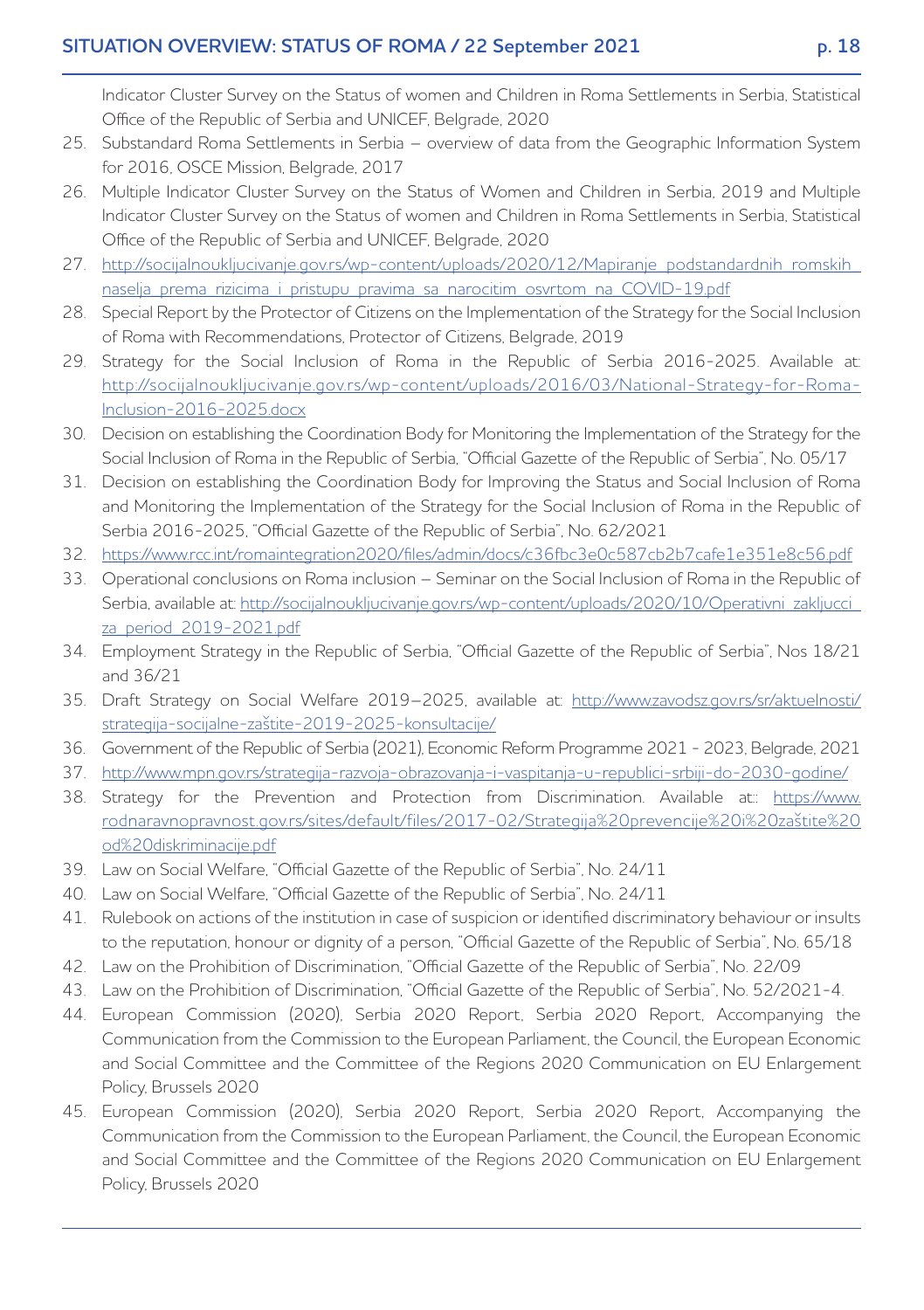# **Literature:**

European Commission (2020), Communication from the Commission to the European Parliament and the Council - A Union of Equality, EU Roma strategic framework for equality, inclusion and participation, Brussels 2020

European Commission (2020), Council Recommendation on Roma equality, inclusion and participation, Brussels 2020

European Commission (2020), Analytical document accompanying the Communication from the Commission to the European Parliament and the Council - A Union of Equality: EU Roma strategic framework for equality, inclusion and participation and its accompanying proposal for a revised Council recommendation on national Roma strategic frameworks for equality, inclusion and participation, Brussels 2020

European Commission (2017), Communication from the Commission to the European Parliament the Council, the European Economic and Social Committee and the Committee of the Regions – Establishing a European Pillar of Social Rights, Brussels 2017

European Commission (2020), Communication from the Commission to the European Parliament, the Council, the European Economic and Social Committee and the Committee of the Regions – An Economic and Investment Plan for the Western Balkans, Brussels 2017

European Commission (2020), Serbia 2020 Report, Serbia 2020 Report, Accompanying the Communication from the Commission to the European Parliament, the Council, the European Economic and Social Committee and the Committee of the Regions 2020 Communication on EU Enlargement Policy, Brussels 2020

European Commission (2020), Communication from the Commission to the European Parliament, the Council, the European Social and Economic Committee and the Committee of the Regions - A Union of Equality, EU anti-racism Action Plan 2020 - 2025, Brussels 2020

Multiple Indicator Cluster Survey on the Status of Women and Children in Serbia, 2019 and Multiple Indicator Cluster Survey on the Status of women and Children in Roma Settlements in Serbia, Statistical Office of the Republic of Serbia and UNICEF, Belgrade, 2020

Draft Strategy on Social Welfare 2019–2025 available at: http://www.zavodsz.gov.rs/sr/aktuelnosti/strategija-socijalne-zaštite-2019-2025-konsultacije/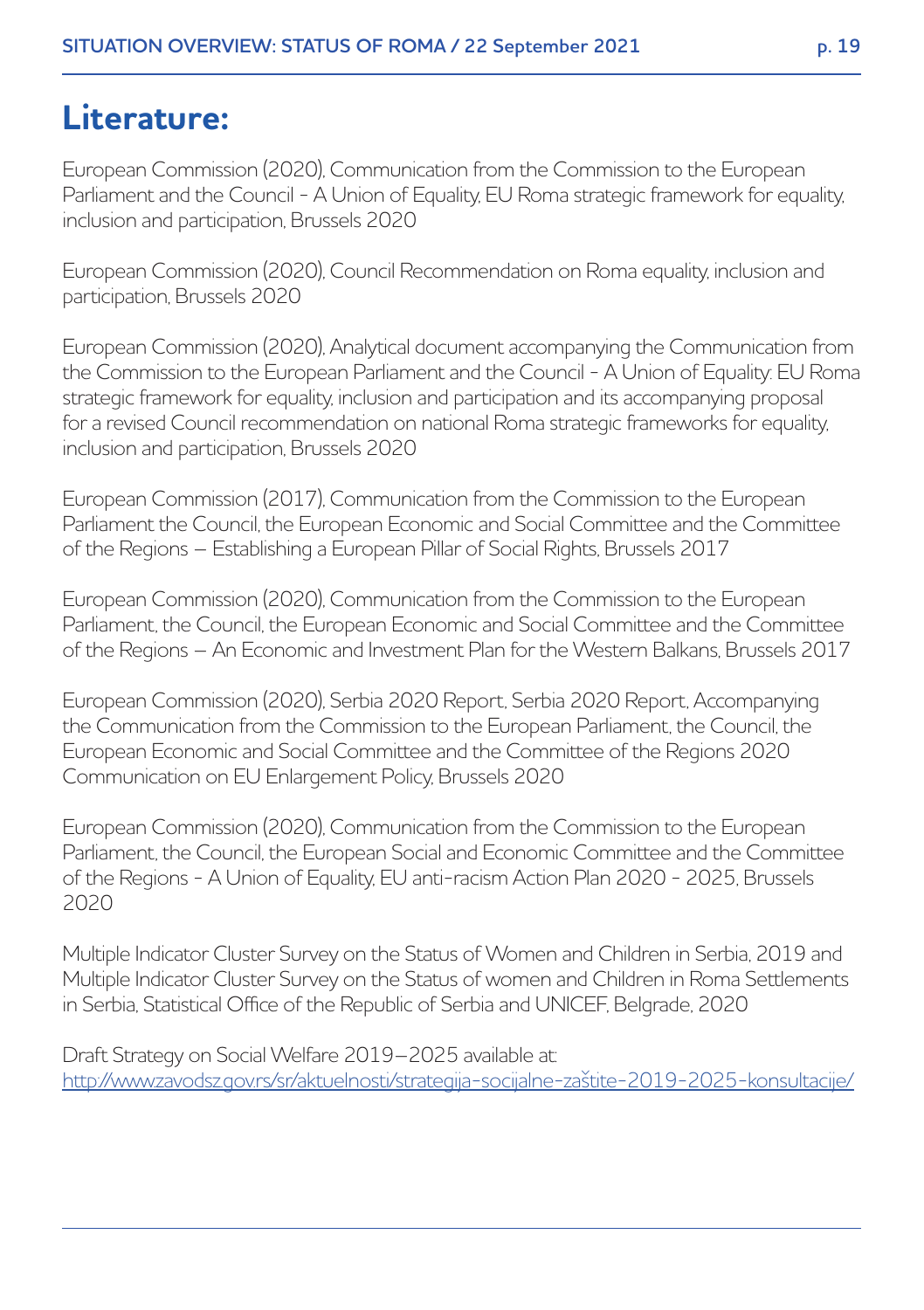Decision on establishing the Coordination Body for Monitoring the Implementation of the Strategy for the Social Inclusion of Roma in the Republic of Serbia, "Official Gazette of the Republic of Serbia", No. 05/17

Operational conclusions on Roma inclusion – Seminar on the Social Inclusion of Roma in the Republic of Serbia, available at: [http://socijalnoukljucivanje.gov.rs/wp-content/uploads/2021/06/Izvestaj\\_o\\_sprovodjenju\\_](http://socijalnoukljucivanje.gov.rs/wp-content/uploads/2021/06/Izvestaj_o_sprovodjenju_operativnih_zakljucaka_sa_seminara_Socijalno_ukljucivanje_Roma_i_Romkinja_oktobar_2019-oktobar_2021.pdf) operativnih\_zakljucaka\_sa\_seminara\_Socijalno\_ukljucivanje\_Roma\_i\_Romkinja\_ oktobar\_2019-oktobar\_2021.pdf

Substandard Roma Settlements in Serbia – overview of data from the Geographic Information System for 2016, OSCE Mission, Belgrade, 2017

Population Census in the Republic of Serbia, Statistical Office of the Republic of Serbia, 2013 Special Report by the Protector of Citizens on the Implementation of the Strategy for the Social Inclusion of Roma with Recommendations, Protector of Citizens, Belgrade, 2019

Strategy for the Development of Education in the Republic of Serbia 2020 – 2030, available at: https://www.mpn.gov.rs/strategija-razvoja-obrazovanja-i-vaspitanja-u-republici-srbiji-do-2030-godine/

Employment Strategy in the Republic of Serbia, "Official Gazette of the Republic of Serbia", Nos 18/21 and 36/21

Strategy for the Prevention and Protection from Discrimination. Available at: [https://www.rodnaravnopravnost.gov.rs/sites/default/files/2017-02/Strategija%20](https://www.rodnaravnopravnost.gov.rs/sites/default/files/2017-02/Strategija%20prevencije%20i%20za%C5%A1tite%20od%20diskriminacije.pdf) prevencije%20i%20zaštite%20od%20diskriminacije.pdf

Strategy for the Social Inclusion of Roma in the Republic of Serbia 2016–2025. Available [at: http://socijalnoukljucivanje.gov.rs/wp-content/uploads/2016/03/National-Strategy-for-](http://socijalnoukljucivanje.gov.rs/wp-content/uploads/2016/03/National-Strategy-for-Roma-Inclusion-2016-2025.docx)Roma-Inclusion-2016-2025.docx

Social Inclusion and Poverty Reduction Unit (2020), Availability of support services and measures for children of Roma nationality at the local level, Belgrade2020

Social Inclusion and Poverty Reduction Unit (2020), Ex-Post Analysis of the National Employment Strategy 2011-2020, Belgrade 2020

Social Inclusion and Poverty Reduction Unit (2018), Third National Report on Social Inclusion and Poverty Reduction, Government of the Republic of Serbia, Belgrade, 2018.

The Council of the European Union (2021), Council Recommendations on Roma equality, inclusion and participation, Brussels 2021